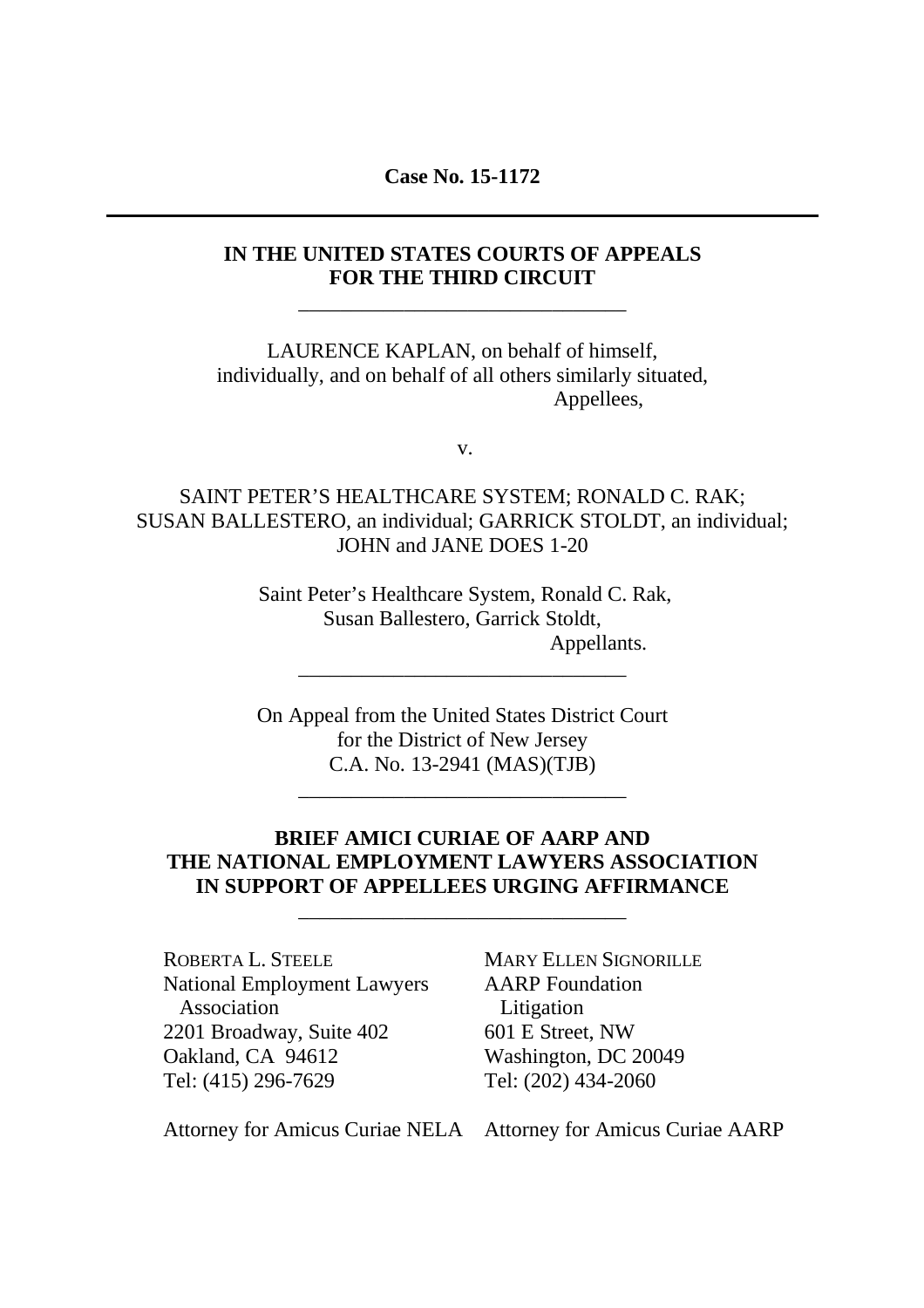#### **CORPORATE DISCLOSURE STATEMENT OF AARP**

The Internal Revenue Service has determined that AARP is organized and operated exclusively for the promotion of social welfare pursuant to Section 501(c)(4)(1993) of the Internal Revenue Code and is exempt from income tax. AARP is also organized and operated as a non-profit corporation pursuant to Title 29 of Chapter 6 of the District of Columbia Code 1951.

Other legal entities related to AARP include AARP Foundation, AARP Services, Inc., Legal Counsel for the Elderly, and AARP Insurance Plan, also known as the AARP Health Trust.

AARP has no parent corporation, nor has it issued shares or securities.

Dated: May 11, 2015 /s/ *Mary Ellen Signorille* Mary Ellen Signorille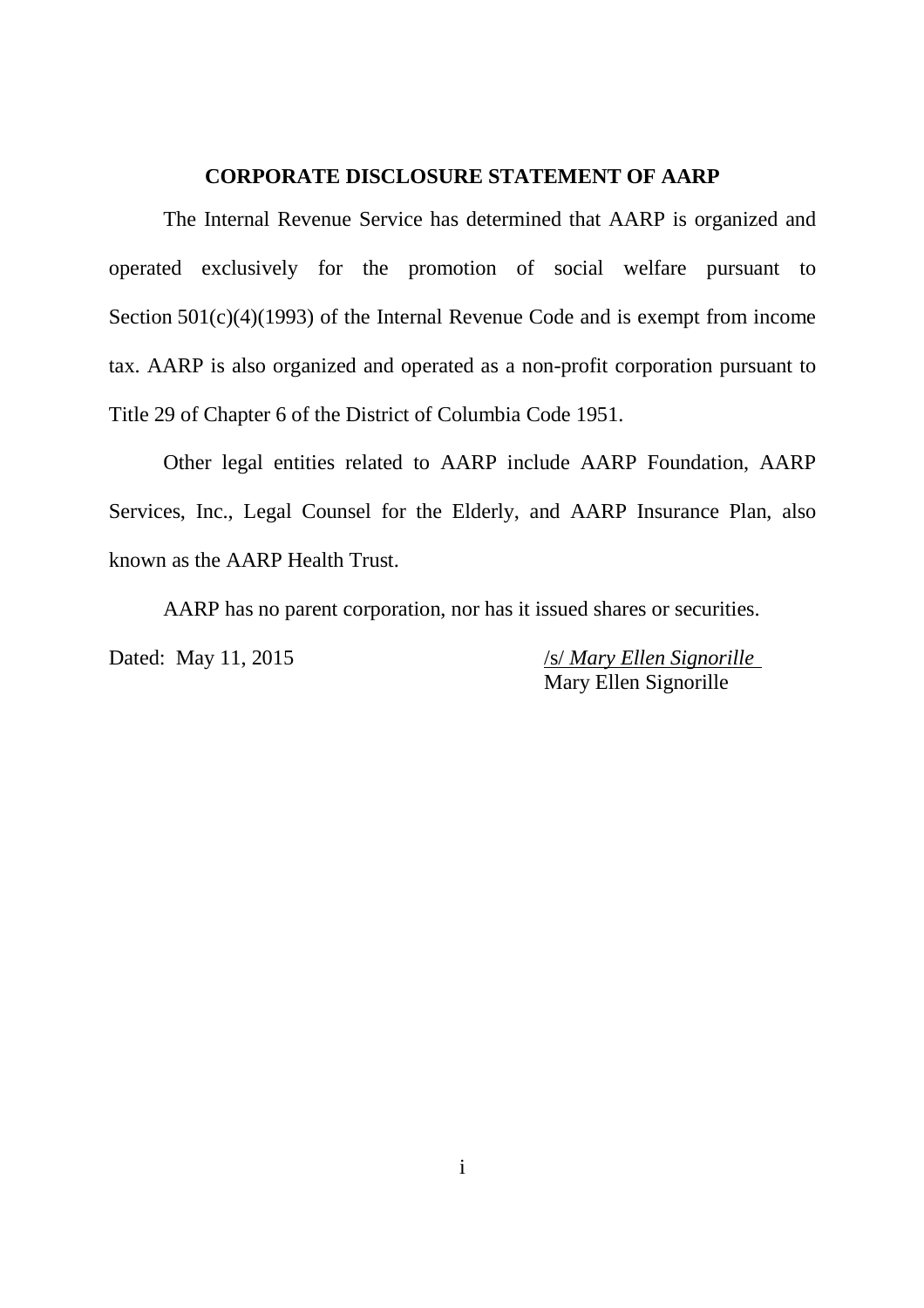#### **CORPORATE DISCLOSURE STATEMENT OF NELA**

The Internal Revenue Service has determined that the National Employment Lawyers Association (NELA) is organized and operated exclusively for advancing employee rights and serving lawyers who advocate for equality and justice in the American workplace pursuant to Section 501(c)(6) of the Internal Revenue Code and is exempt from income tax. NELA is also organized and operated as a not for profit corporation under the state laws of Ohio. The Employee Rights Advocacy Institute For Law & Policy is NELA's related charitable and educational organization under Section 501(c)(3) of the Internal Revenue Code.

NELA has no parent corporation, nor has it issued shares or securities.

Dated: May 11, 2015 /s/ *Roberta L. Steele* Roberta L. Steele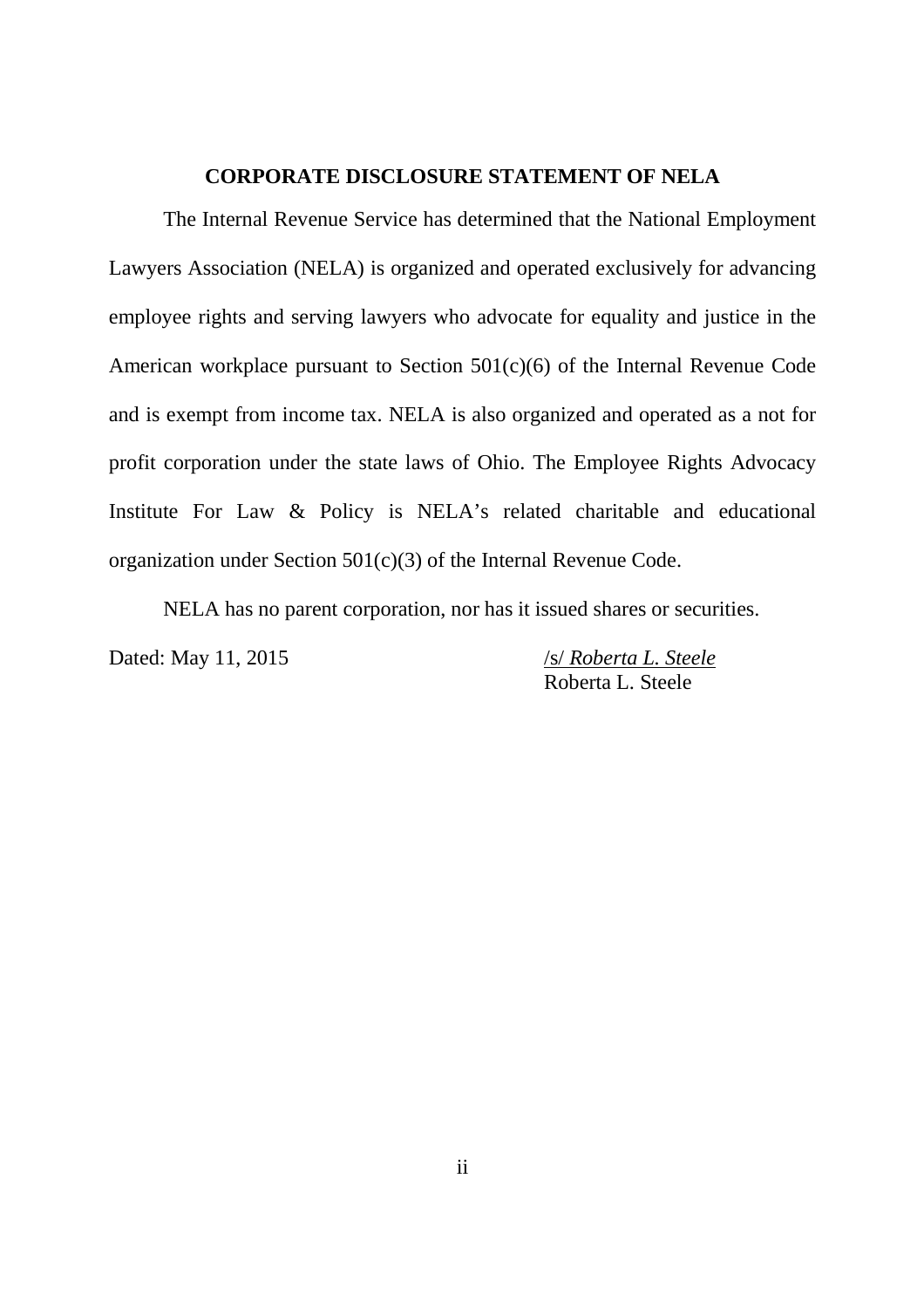# **TABLE OF CONTENTS**

PAGE

| I.   |                | ERISA-PROTECTED RETIREMENT BENEFITS ARE A<br><b>CRITICAL ELEMENT OF AN EMPLOYEE'S</b>                                                                                                                                      |
|------|----------------|----------------------------------------------------------------------------------------------------------------------------------------------------------------------------------------------------------------------------|
| II.  |                | MANY ORGANIZATIONS THAT TAKE ADVANTAGE OF<br>THE CHURCH PLAN EXEMPTION ARE BIG BUSINESSES,                                                                                                                                 |
| III. |                | CONGRESS ENACTED ERISA TO ENSURE THAT<br>EMPLOYERS WOULD KEEP THEIR PENSION PROMISES,<br>SO EMPLOYEES WOULD GET THE BENEFIT OF THEIR                                                                                       |
|      | A.             | Converting an ERISA Plan to an Exempt Church Plan<br>Leaves Participants Without ERISA's Minimum Plan<br>Funding Protections and Insurance Guarantees, Both of<br>Which Ensure Participants Will Receive Their Benefits 11 |
|      | <b>B.</b>      | Converting an ERISA Plan to an Exempt Church Plan<br><b>Leaves Participants Without Protection From Reductions</b>                                                                                                         |
|      | $\mathbf{C}$ . | Converting an ERISA Plan to an Exempt Church Plan<br>Leaves Participants Without ERISA's Fiduciary                                                                                                                         |
|      | D.             | Converting an ERISA Plan to an Exempt Church Plan<br>Leaves Participants Without the Assurance of ERISA's                                                                                                                  |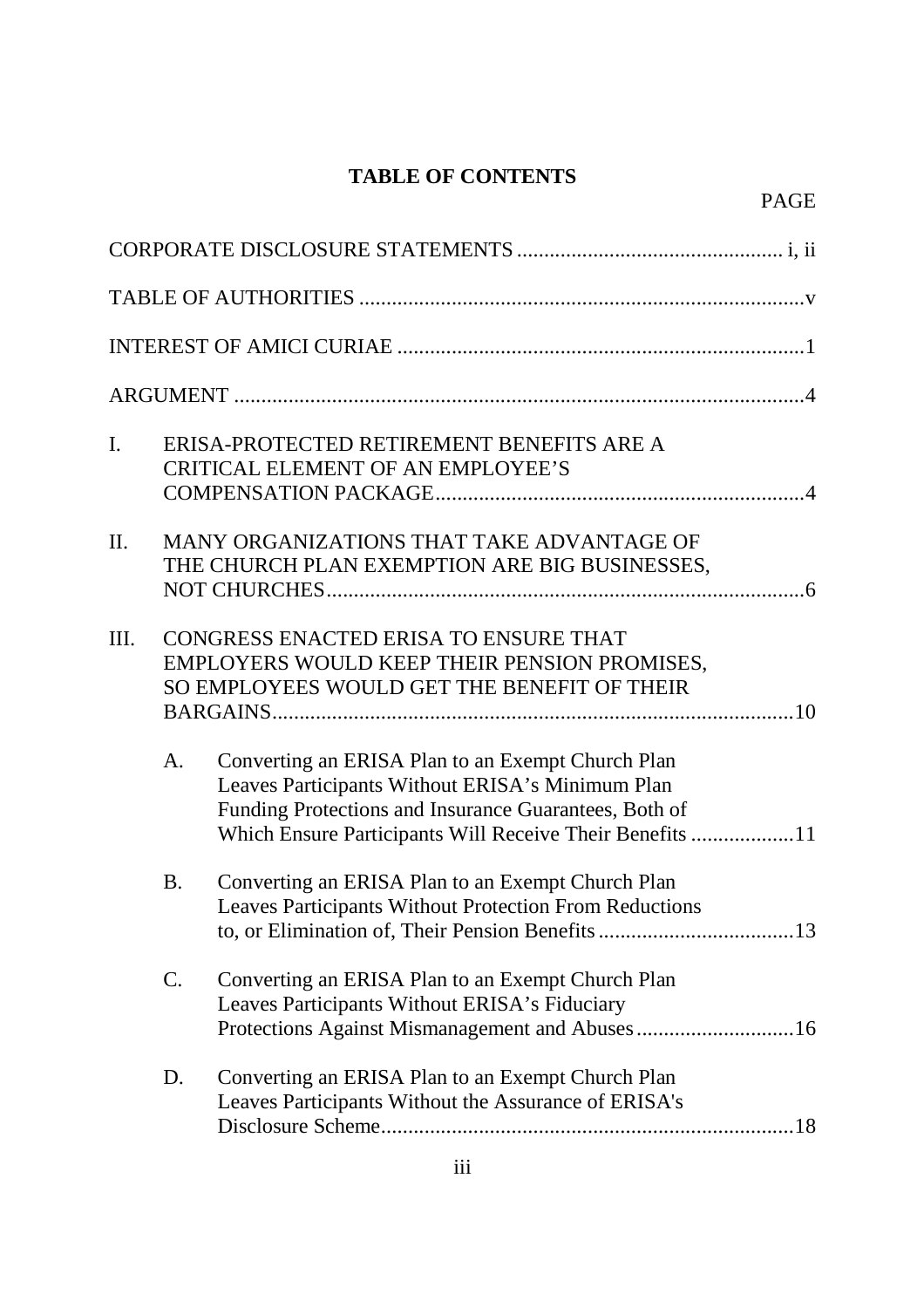| CERTIFICATE OF COMPLIANCE WITH RULE 32(a) AND |  |
|-----------------------------------------------|--|
|                                               |  |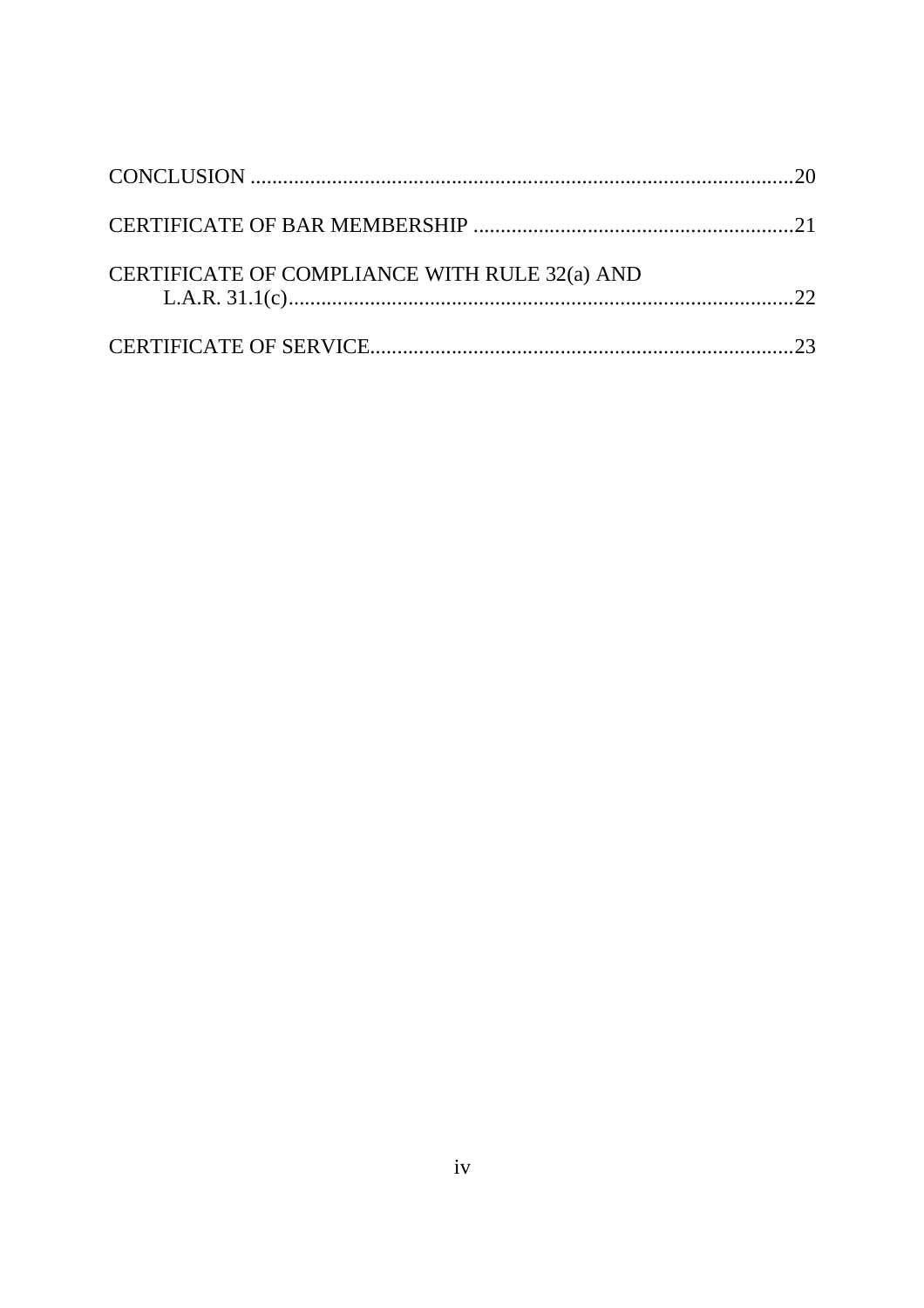# **TABLE OF AUTHORITIES**

## **Cases**

| Alessi v. Raybestos-Manhattan, Inc.,                         |
|--------------------------------------------------------------|
| Bellas v. CBS, Inc.,                                         |
| Boggs v. Boggs,                                              |
| Cent. Laborers' Pension Fund v. Heinz,                       |
| Chavies v. Catholic Health E.,                               |
| CIGNA Corp. v. Amara,                                        |
| Comm'r of Internal Revenue v. Keystone Consol. Indus., Inc., |
| Cottillion v. United Ref. Co.,                               |
| Griffith v. Providence Health & Servs.,                      |
| Heimeshoff v. Hartford Life & Acc. Ins. Co.,                 |
| In re Schering Plough Corp. ERISA Litig.,                    |
| John Hancock v. Harris Trust,                                |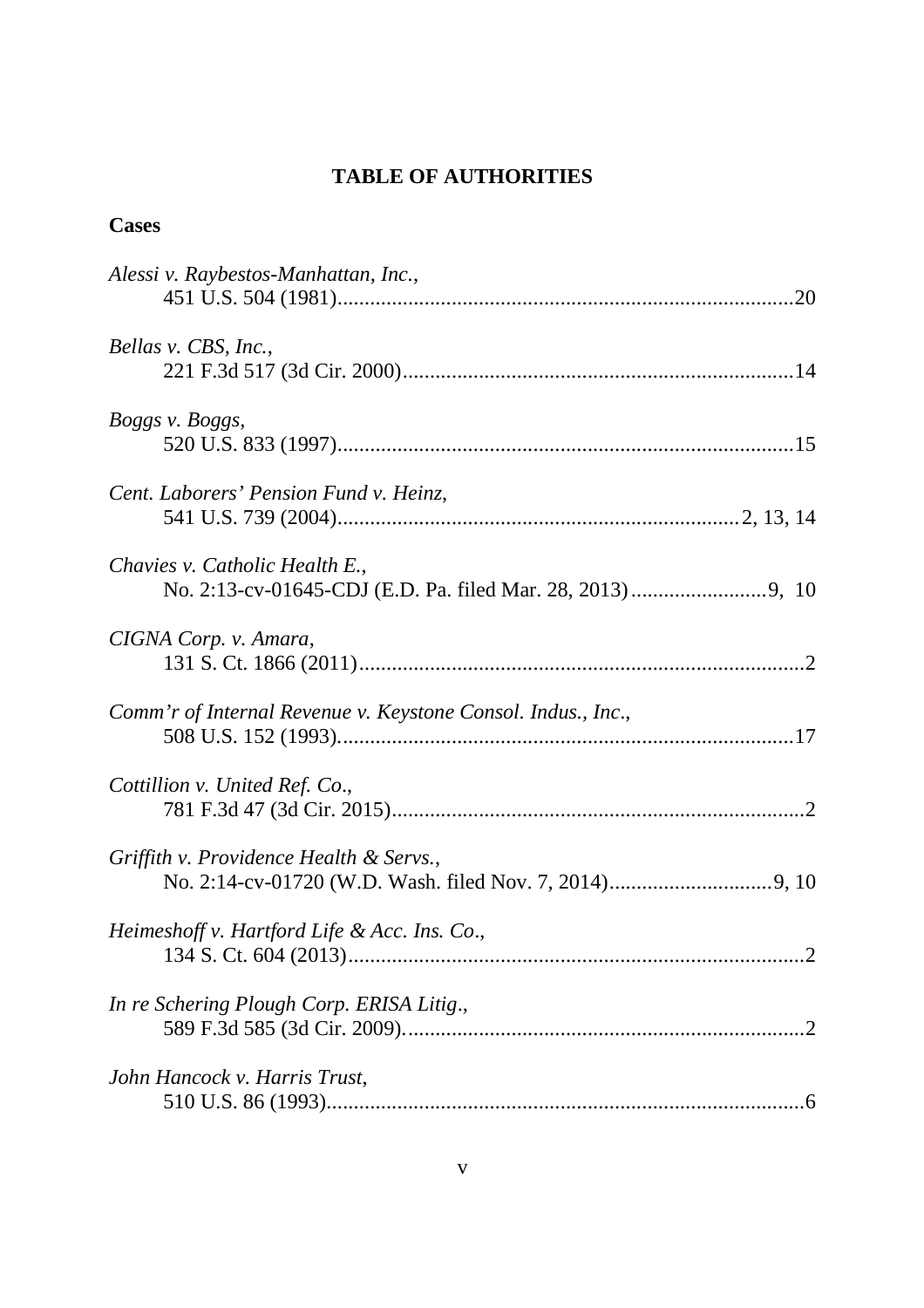| Lockheed Corp. v. Spink,                                  |  |
|-----------------------------------------------------------|--|
|                                                           |  |
| Medina v. Catholic Health Initiatives,                    |  |
|                                                           |  |
| Nachman Corp. v. Pension Benefit Guar. Corp.,             |  |
|                                                           |  |
| Overall v. Ascension Health,                              |  |
|                                                           |  |
| Rollins v. Dignity Health,                                |  |
|                                                           |  |
| Stapleton v. Advocate Health Care Network & Subsidiaries, |  |
|                                                           |  |

## **Statutes**

| Employee Retirement Income Security Act (ERISA) of 1974, |  |
|----------------------------------------------------------|--|
|                                                          |  |
|                                                          |  |
|                                                          |  |
|                                                          |  |
|                                                          |  |
|                                                          |  |
|                                                          |  |
|                                                          |  |
|                                                          |  |
|                                                          |  |
|                                                          |  |
|                                                          |  |
|                                                          |  |
|                                                          |  |
|                                                          |  |
|                                                          |  |
|                                                          |  |
|                                                          |  |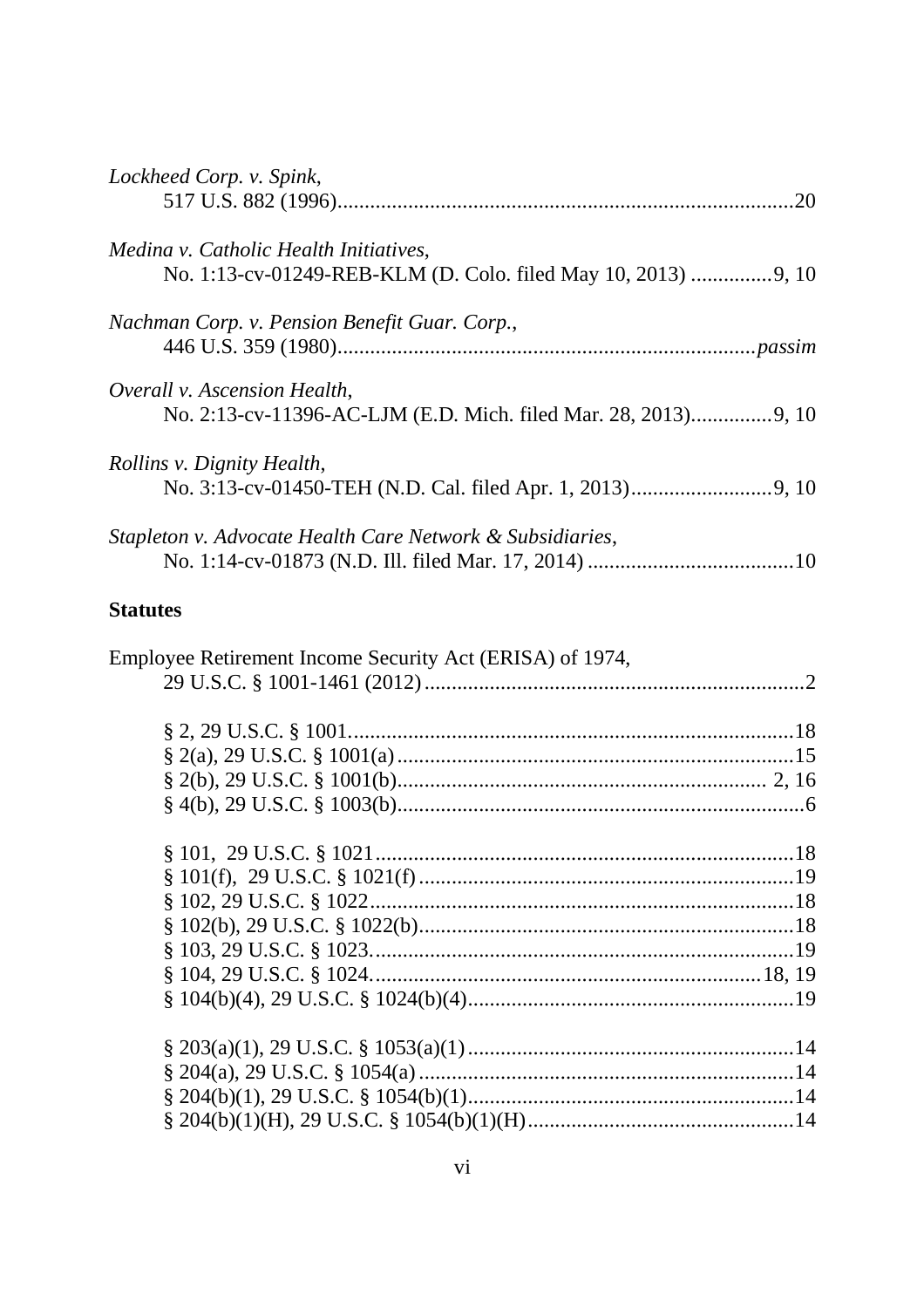| <b>Legislative History</b>                                          |  |
|---------------------------------------------------------------------|--|
|                                                                     |  |
|                                                                     |  |
|                                                                     |  |
| H.R. Conf. Rep. No. 93-1280 (1974), reprinted in                    |  |
|                                                                     |  |
|                                                                     |  |
| Legislative History of the Employee Retirement Income Security      |  |
|                                                                     |  |
|                                                                     |  |
| Private Pension Plans, 1966: Hearings Before the Subcomm. on Fiscal |  |
| Policy of the Joint Economic Comm.,                                 |  |
|                                                                     |  |
|                                                                     |  |
| S. Rep. No. 93-127 (1974), reprinted in                             |  |
|                                                                     |  |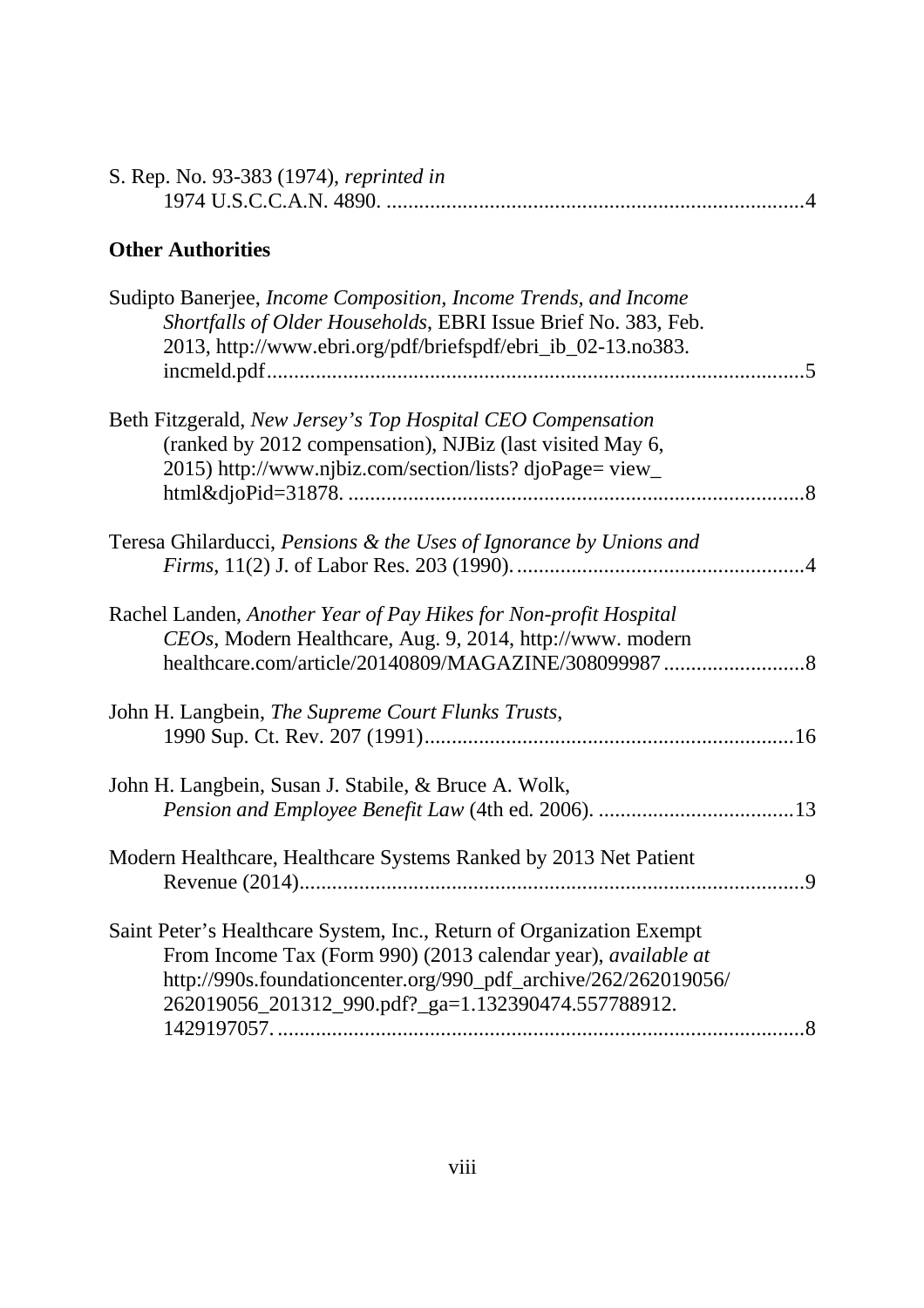| Norman Stein, An Article of Faith: The Gratuity Theory of Pensions                                                                    |  |
|---------------------------------------------------------------------------------------------------------------------------------------|--|
| and Faux Church Plans, ABA Section of Labor and Employment                                                                            |  |
| Law Employee Benefits Committee Newsletter (Summer 2014),                                                                             |  |
|                                                                                                                                       |  |
| Treasury Inspector General for Tax Administration, No. 2010-10-097,<br>Statistical Trends in Retirement Plans (Aug. 9, 2010), http:// |  |
| www.treas.gov/tigta/auditreports/2010reports/201010097fr.pdf 5                                                                        |  |
|                                                                                                                                       |  |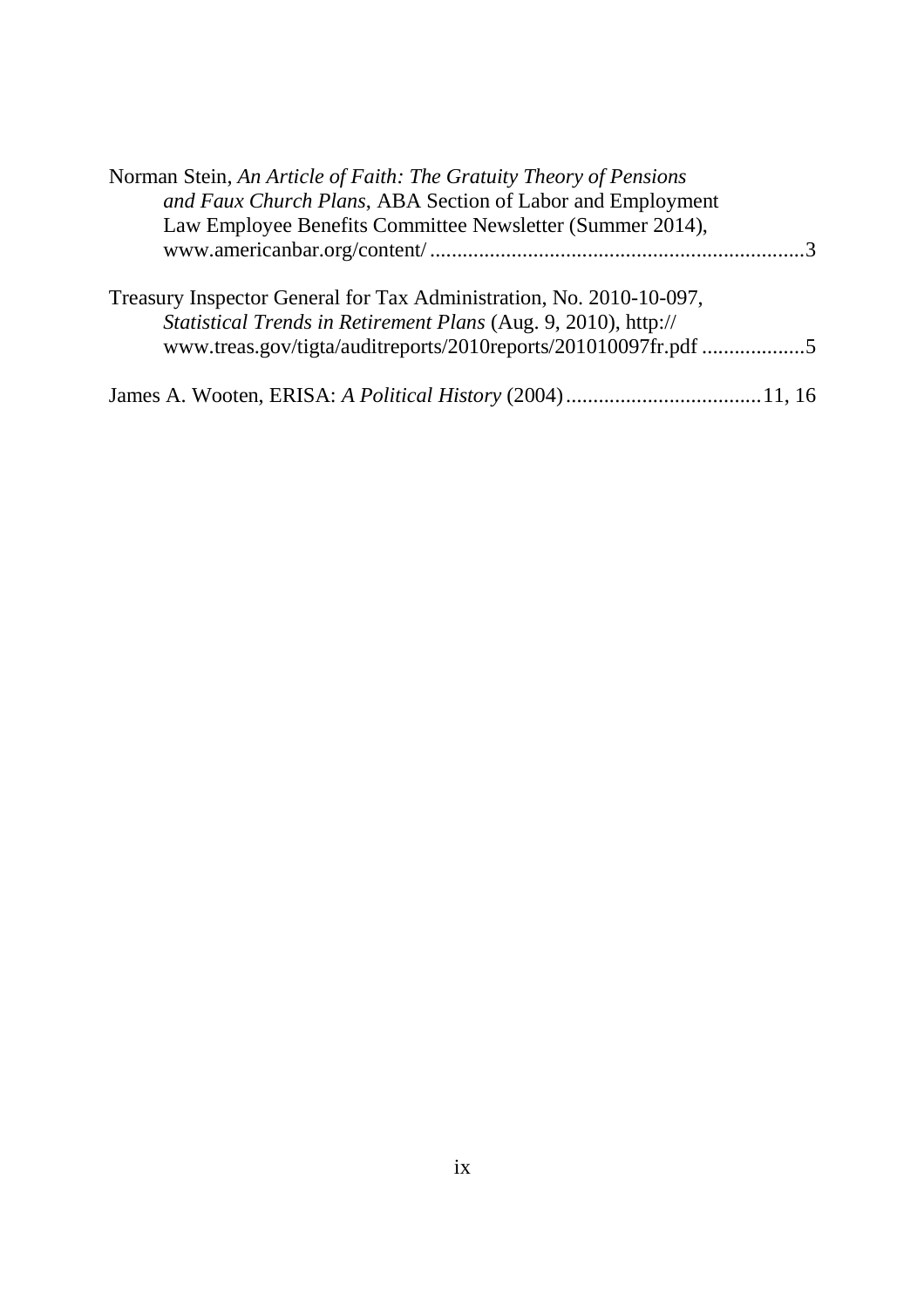## **INTEREST OF AMICI CURIAE<sup>1</sup>**

AARP is a nonprofit, nonpartisan organization, with a membership that helps people turn their goals and dreams into real possibilities, seeks to strengthen communities, and fights for the issues that matter most to families such as healthcare, employment and income security, retirement planning, affordable utilities, and protection from financial abuse. In its efforts to foster the economic security of individuals as they age, AARP seeks to increase the availability, security, equity, and adequacy of public and private pension, health, disability and other employee benefits which countless members and older individuals receive or may be eligible to receive.

The National Employment Lawyers Association (NELA) is the largest professional membership organization in the country comprised of lawyers who represent workers in labor, employment, and civil rights disputes. Founded in 1985, NELA advances employee rights and serves lawyers who advocate for equality and justice in the American workplace. NELA and its 69 circuit, state, and

<sup>1</sup> No counsel for a party authored this brief in whole or in part, and no counsel or party made a monetary contribution intended to fund the preparation or submission of this brief; with the exception of the fact that the parties' counsel may be members of AARP and/or the National Employment Lawyers Association, and, as such, pay general membership dues. No person other than amici, its members, or its counsel made a monetary contribution to the preparation or submission of this brief. All parties have consented to the filing of this brief.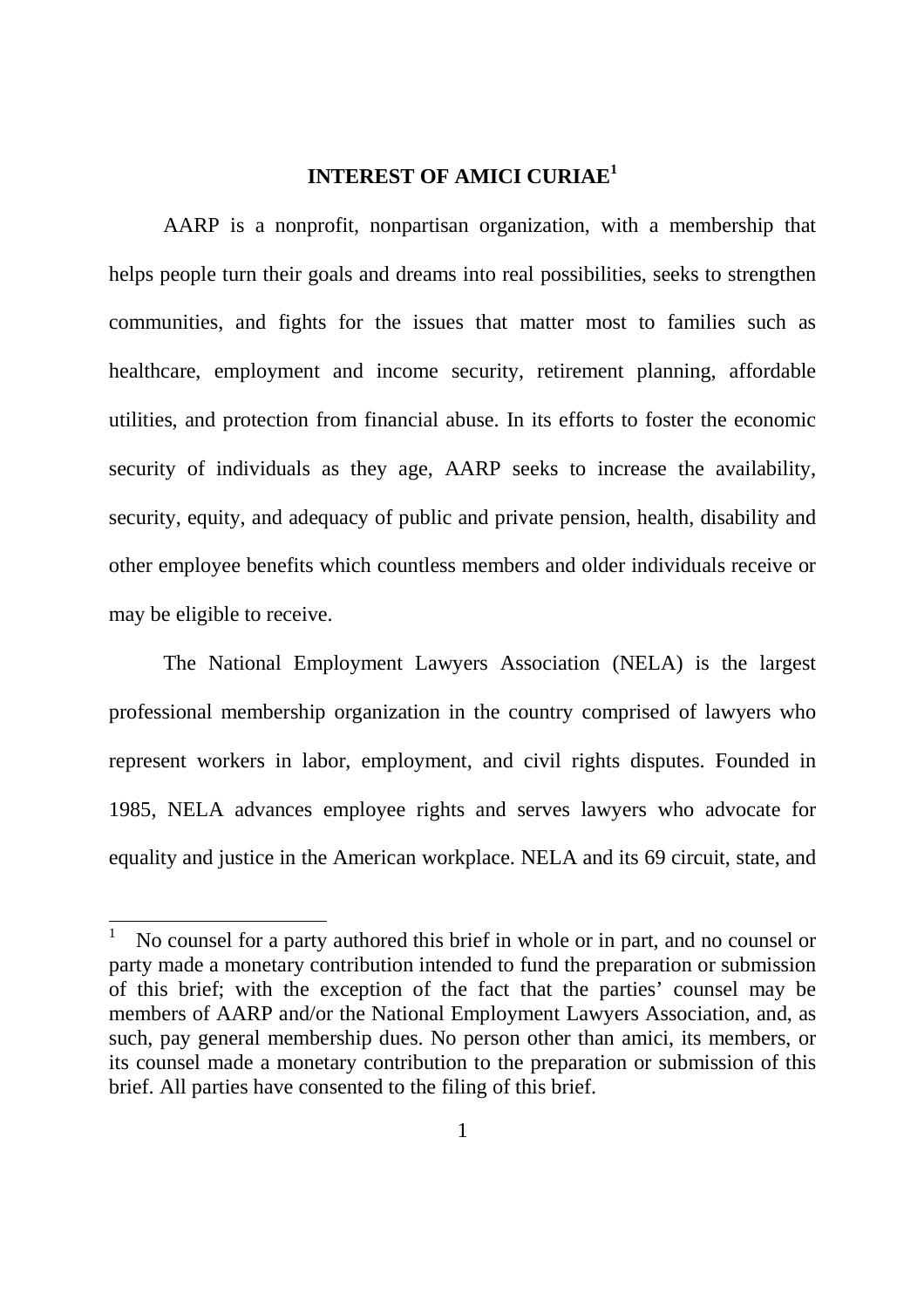local affiliates have a membership of over 4,000 attorneys who are committed to working on behalf of those who have been illegally treated in the workplace. NELA's members litigate daily in every circuit, affording NELA a unique perspective on how the principles announced by the courts in employment cases actually play out on the ground. NELA strives to protect the rights of its members' clients, and regularly supports precedent-setting litigation affecting the rights of individuals in the workplace. $^{2}$ 

The core issue in this case is retirement security, an interest of direct and immediate concern to AARP members and the clients of NELA members. Congress enacted the Employee Retirement Income Security Act (ERISA), 29 U.S.C. §§ 1001-1461 (2012), after assembling a record that showed a history and pattern of employers failing to provide promised employee benefits, a lack of disclosure and transparency, and varied and numerous financial abuses. As Congress declared, ERISA is intended to ensure that "the interests of participants in employee benefit plans and their beneficiaries" are protected. 29 U.S.C. § 1001(b); *see also*, *e.g.*, *Nachman Corp. v. Pension Benefit Guar. Corp.*, 446 U.S.

<sup>&</sup>lt;sup>2</sup> AARP and NELA have, jointly and singly, participated as amicus curiae in numerous cases to protect the rights of workers and their beneficiaries under ERISA. *See, e.g.*, *Heimeshoff v. Hartford Life & Acc. Ins. Co*., 134 S. Ct. 604 (2013); *CIGNA Corp. v. Amara*, 131 S. Ct. 1866 (2011); *Cent. Laborers' Pension Fund v. Heinz*, 541 U.S. 739 (2004); *Cottillion v. United Ref. Co*., 781 F.3d 47 (3d Cir. 2015); *In re Schering Plough Corp. ERISA Litig*., 589 F.3d 585 (3d Cir. 2009).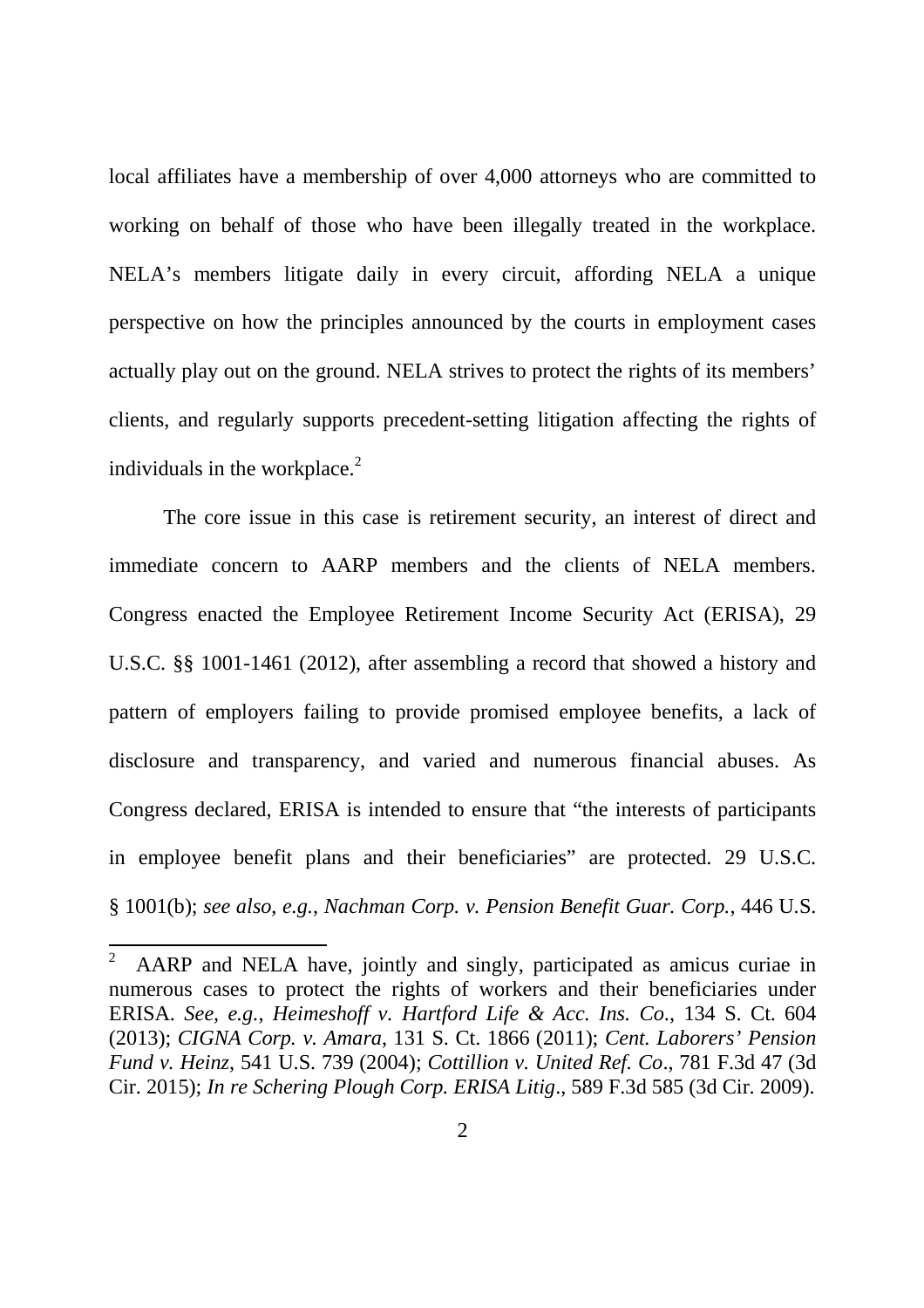359, 361-62 (1980). Although Congress did not require that every pension plan be covered by ERISA, Congress did limit the exemptions to ERISA's coverage due to the abuses it uncovered and the remedial nature of the legislation.<sup>3</sup>

Participants and beneficiaries in private employer-sponsored employee benefit plans should be able to rely on promised pension benefits because the quality of their lives in retirement depends heavily on their eligibility for and the amount of their benefits. Mid-career and older participants have the most to lose in the recent trend of ERISA-covered pension plans "converting" to exempt church plans because these individuals have little time to make up any potential benefit shortfall. Resolution of the issues in this case will have a significant impact on the funding and integrity of employee benefit plans, individual participants' abilities to obtain accurate information to make informed decisions concerning their benefits, and their ability to obtain all promised retirement benefits. Because exemptions to ERISA's coverage and protections have a direct bearing on the economic security

<sup>3</sup> *See generally* Br. of Pension Rights Ctr. as Amicus Curiae Supporting Appellees (discussing the legislative history of the church plan exception to ERISA coverage); Norman Stein, *An Article of Faith: The Gratuity Theory of Pensions and Faux Church Plans*, ABA Section of Labor and Employment Law Employee Benefits Committee Newsletter (Summer 2014), www.americanbar.org/content/ newsletter/groups/labor\_law/ebc\_newsletter/14\_sum\_ebc\_news/faith.html (noting that under ERISA's predecessor, the Welfare and Pension Plan Disclosure Act had exempted all tax-exempt organizations from its coverage; ERISA extended coverage to all plans except church and governmental plans).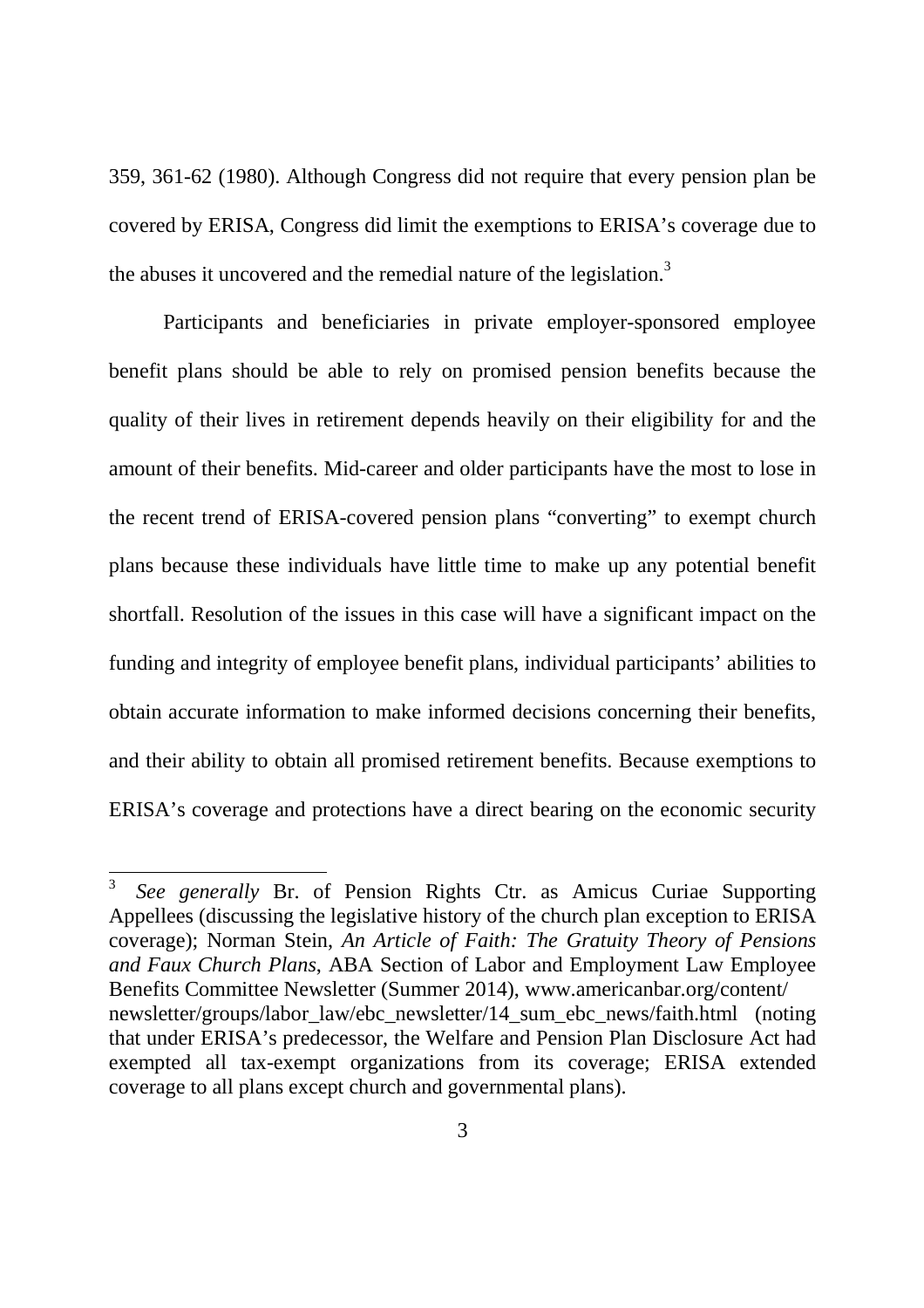of millions of Americans, including AARP members and NELA's members' clients, AARP and NELA respectfully submit this brief amici curiae.

#### **ARGUMENT**

## **I. ERISA-PROTECTED RETIREMENT BENEFITS ARE A CRITICAL ELEMENT OF AN EMPLOYEE'S COMPENSATION PACKAGE.**

When provided, ERISA-protected pension benefits have significant value to the employees who receive them. Congress recognized that forfeited pensions were unfair, because pension promises may have been made in lieu of additional compensation or some other benefit that the employees would have received. S. Rep. No. 93-383, at 17, 25 (1974), *reprinted in* 1974 U.S.C.C.A.N. 4890, 4930. When employers promise employees, at the time of hiring, a pension plan protected by ERISA, employees may accept a lower salary or hourly rate from that employer. Teresa Ghilarducci, *Pensions & the Uses of Ignorance by Unions and Firms*, 11(2) J. of Labor Res. 203, 203-04, 206 (1990). These employees perceive that their retirement benefits are worth more than their immediate compensation because those benefits are protected by ERISA. *See id.*

As longevity and, as a result, the amount of assets needed to live comfortably in retirement increases, retirement plans become more crucial to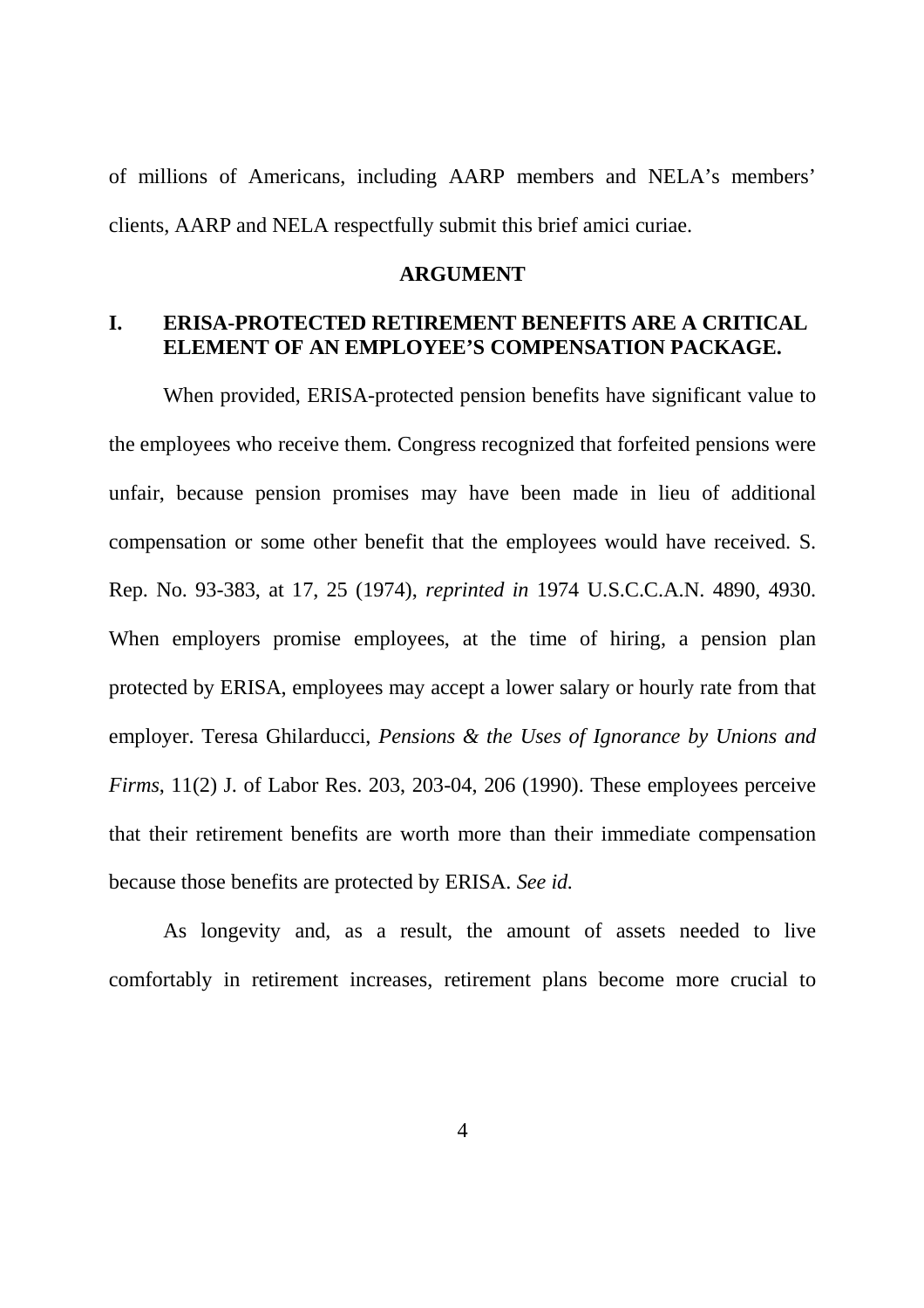individuals' retirement security. Indeed, for many people, outside of Social Security, employee benefit plans are their main source of retirement income.<sup>4</sup>

Not surprisingly, older workers are particularly vulnerable to the effects of benefit elimination and reductions from their retirement plans. When an employer reneges on its pension promises, it wreaks financial havoc upon older employees and their families by destroying a lifetime of working and planning for their retirement years.<sup>5</sup> Retirement typically occurs at an age where employees no longer have the option or the time to start all over again in hopes of obtaining a new pension.<sup>6</sup> For those already retired, it is just too late.

Enacted over 40 years ago, ERISA was created to protect retirement benefits and plan assets through a "comprehensive and reticulated" system designed to

<sup>4</sup> *See* Sudipto Banerjee, *Income Composition, Income Trends, and Income Shortfalls of Older Households*, EBRI Issue Brief No. 383, Feb. 2013, at 5, http://www.ebri.org/pdf/briefspdf/ebri\_ib\_02-13.no383.incmeld.pdf (pensions and annuities are the second-most important source of income for most older households).

<sup>5</sup> 120 Cong. Rec. 29928 (1974) (statement of Senator Williams) ("[T]oo many workers, rather than being able to retire in dignity and security after a lifetime of labor rendered on the promise of a future pension, find that their earned expectations are not to be realized."); *see* S. Rep. No. 93-127, at 1-9 (1974), *reprinted in* 1974 U.S.C.C.A.N. 4838-4844.

<sup>6</sup> *See* Treasury Inspector General for Tax Administration, No. 2010-10-097, *Statistical Trends in Retirement Plans*, at 14 (Aug. 9, 2010), http://www.treas. gov/tigta/auditreports/2010reports/201010097fr.pdf.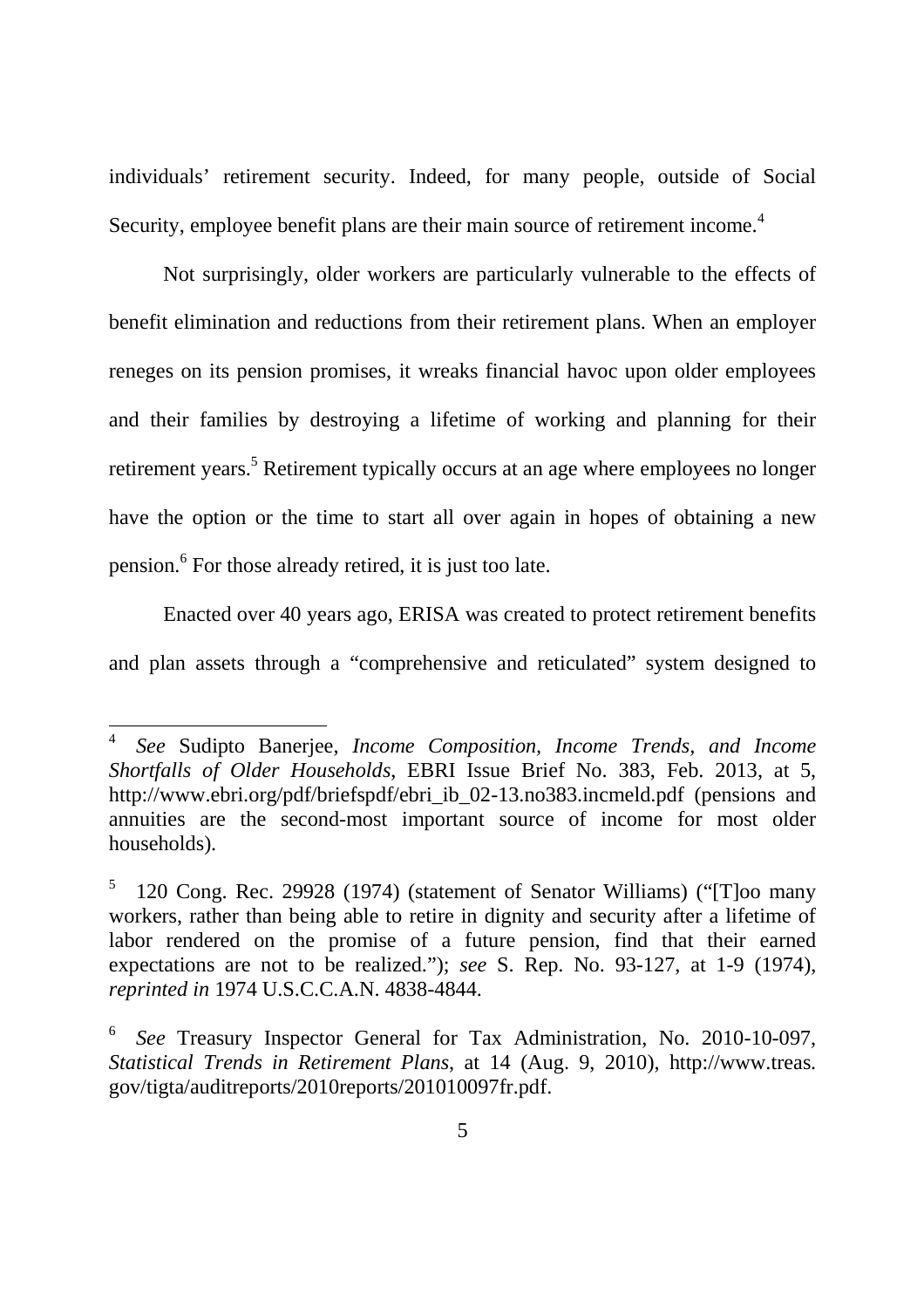assure that pension plans actually pay the benefits they promise. *Nachman Corp. v. Pension Benefit Guar. Corp.*, 446 U.S. 359, 361, 374-75 (1980) (purpose of ERISA was to prevent the "great personal tragedy" suffered by employees whose retirement benefits were not paid). Ensuring ERISA's protections remain in place throughout an employee's work life and retirement is crucial to an individual's retirement security. Thus, in constructing this remedial statute, Congress permitted only the most limited exemptions to ERISA's protections.<sup>7</sup> *See* ERISA § 4(b), 29 U.S.C. § 1003(b). A plan must meet all of ERISA's requirements if it does not meet the precise conditions of an exemption. *Cf. John Hancock v. Harris Trust*, 510 U.S. 86, 105-06 (1993) (exemption limited to the precise words of the statute).

## **II. MANY ORGANIZATIONS THAT TAKE ADVANTAGE OF THE THE CHURCH PLAN EXEMPTION ARE BIG BUSINESSES, NOT CHURCHES.**

As the Pension Rights Center discusses in its proposed brief amicus curiae, Congress designed ERISA's church plan exemption to apply narrowly. As its label implies, it was intended only to apply to actual churches. However, like the defendant health system in this case, many of the organizations taking advantage of the church plan exemption are big businesses. They are organized to make healthcare services, to compete with similar institutions which do not claim the

<sup>7</sup> *See supra* note 3.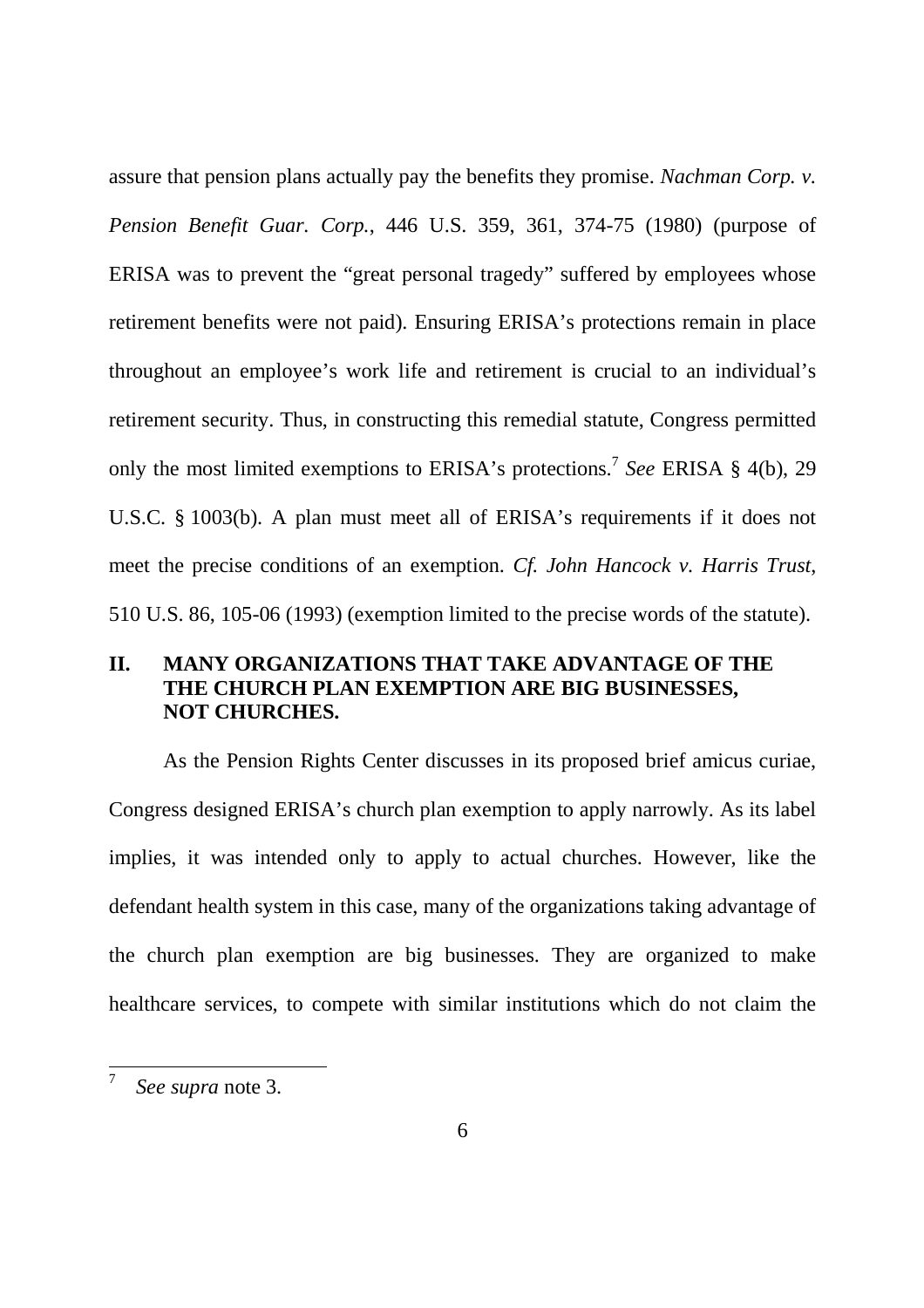church plan exemption for their pension plans, and to operate with primarily laypersons—including the CEO—to achieve their goals. Indeed, they are not organized to deliver religion and are not churches at all.<sup>8</sup>

Saint Peter's Healthcare System, Inc. ("SPHS") illustrates an all too common perversion of the church plan exemption. SPHS is a New Jersey not-forprofit hospital conglomerate that employs more than 2,800 individuals.  $9$  In addition to an acute care teaching hospital affiliated with Drexel University's College of Medicine, SPHS owns and operates numerous subsidiary corporations.<sup>10</sup> These subsidiaries include a captive insurance company incorporated in the Cayman Islands, for-profit physician service organizations, a property management corporation, and a sports physical therapy institute, among others.<sup>11</sup> SPHS is also a participant in several for-profit joint ventures, including outpatient surgery centers, a clinical laboratory service, and a cardiac catheterization lab.<sup>12</sup> SPHS competes

 $12$  App. 847.

We note that St. Peter's Retirement Plan was operated as an ERISA plan from January 1974 to 2006. *See* App. on Behalf of Appellants 61 [*hereinafter* App.].

 $^{9}$  App. 843, 869.

 $10$  App. 844 (organization chart).

 $11$  App. 845-47.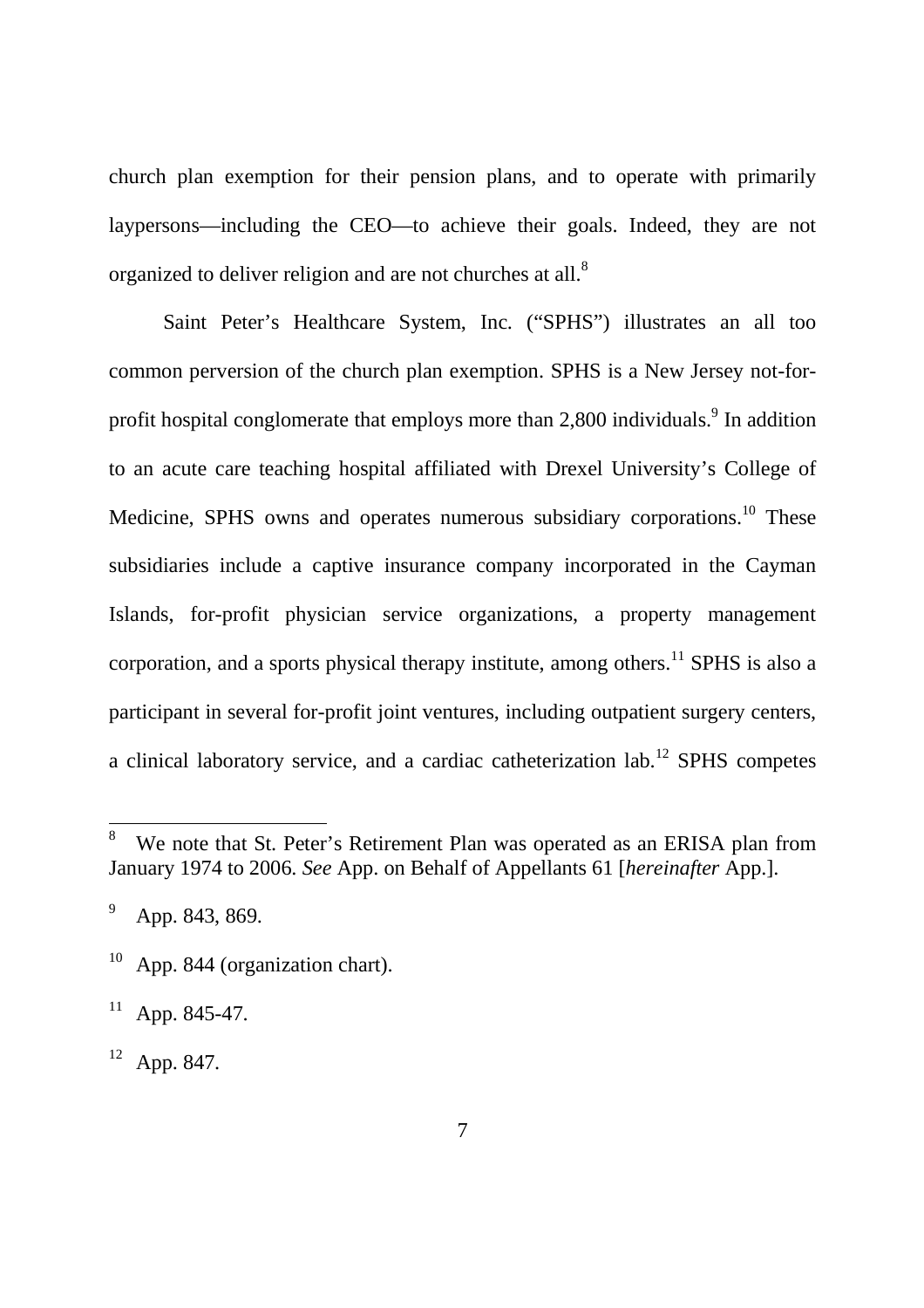with six other major medical centers in Central New Jersey, and maintains a market share of over  $18\%$ .<sup>13</sup> Its revenues are over \$36 million, according to its latest tax filing, $14$  and it receives significant financing from tax-exempt debt issued by public agencies in New Jersey.<sup>15</sup> Like other chief executive officers of for-profit systems and large non-profit health care systems, the CEO of SPHS is wellcompensated. In 2013, he received compensation of approximately \$758,000.<sup>16</sup> SPHS is not a church. $17$ 

Many of the largest health care conglomerates in the country claim that their pension plans are exempt church plans. For example, among the nation's ten

<sup>15</sup> *See* App. 781-86 (explaining 2011 debt issued on behalf of the System by the New Jersey Health Care Facilities Financial Authority).

<sup>16</sup> Beth Fitzgerald, *New Jersey's Top Hospital CEO Compensation* (ranked by 2012 compensation), NJBiz (last visited May 6, 2015) http://www.njbiz.com/ section/lists?djoPage=view\_html&djoPid=31878.

 $\frac{13}{13}$  App. 871.

<sup>&</sup>lt;sup>14</sup> Saint Peter's Healthcare System, Inc., Return of Organization Exempt From Income Tax (Form 990) (2013 calendar year), *available at* http://990s.foundation center.org/990\_pdf\_archive/262/262019056/262019056\_201312\_990.pdf?\_ga=1.1 32390474.557788912.1429197057.

 $17$  Usually, CEO compensation is established "to approximate the prevailing market conditions for companies of similar size and revenues." Rachel Landen, *Another Year of Pay Hikes for Non-profit Hospital CEOs*, Modern Healthcare, Aug. 9, 2014, http://www.modernhealthcare.com/article/20140809/MAGAZINE/ 308099987.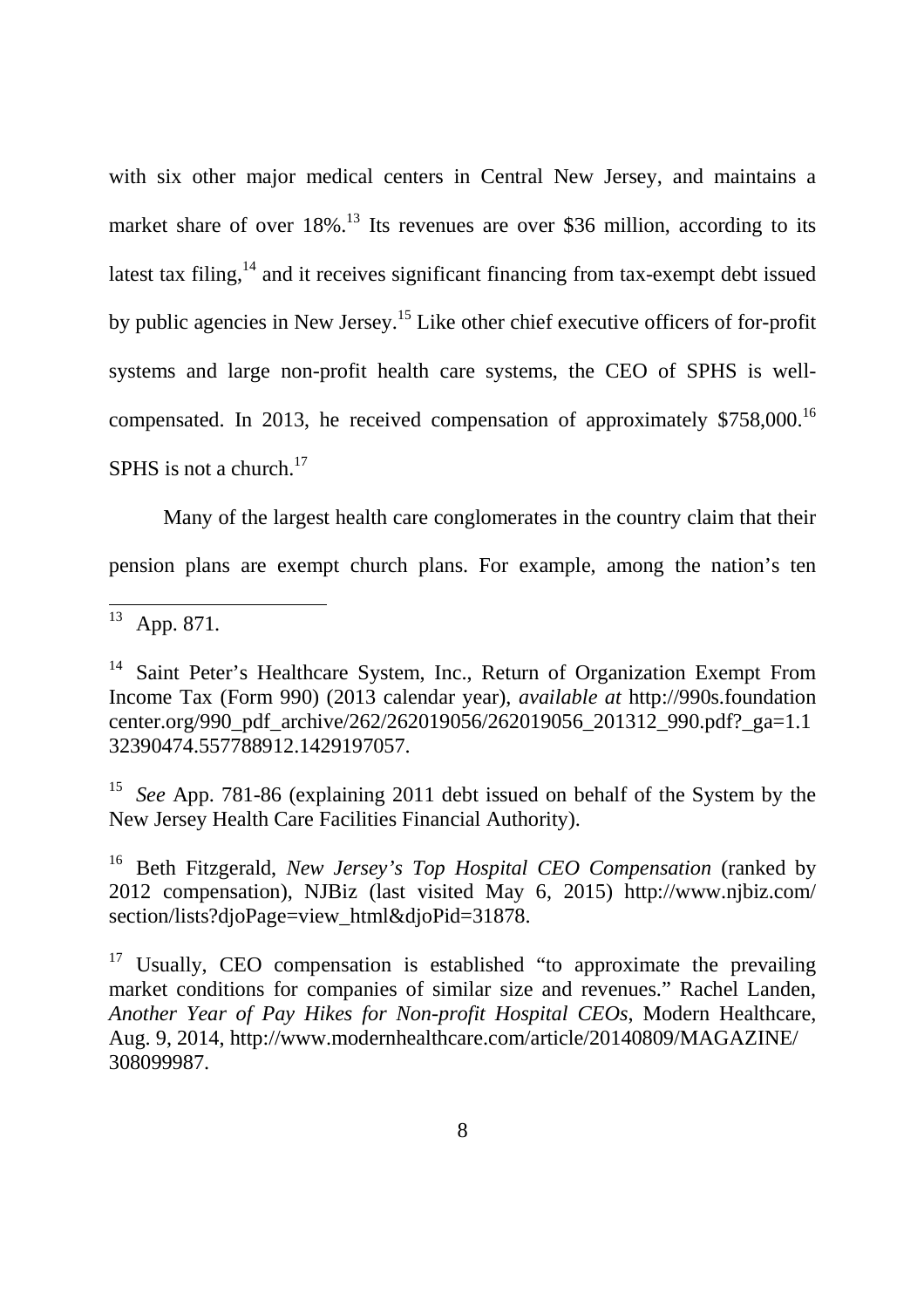largest healthcare systems ranked by 2013 patient revenues are five multi-million dollar corporations that fail to operate their pension plans in compliance with ERISA.<sup>18</sup> These include Ascension Health, with 102 hospitals in 23 states; CHE Trinity Health, with 135 hospitals in 20 states; Dignity Health, with 39 hospitals in 20 states; Catholic Health Initiatives, with 87 hospitals in 18 states, and Providence Health & Services, with 32 hospitals in five states.<sup>19</sup> Collectively, these systems had 2013 revenues of over 46.3 billion dollars.<sup>20</sup> Their competitors are likewise well-known and powerful businesses, including HCA, Community Health Systems, Tenet Healthcare Corp., and the Mayo Clinic. These for-profit systems and large not-for-profits do not claim that their pension plans are exempt from ERISA.

<sup>&</sup>lt;sup>18</sup> Modern Healthcare, Healthcare Systems Ranked by 2013 Net Patient Revenue (2014); *see also* Compl. at 47-67, *Griffith v. Providence Health & Servs.*, No. 2:14 cv-01720 (W.D. Wash. Nov. 7, 2014), ECF No.1; Compl. at 32-48, *Medina v. Catholic Health Initiatives*, No. 1:13-cv-01249-REB-KLM (D. Colo. May 10, 2013), ECF No. 1; Compl. at 36-48, *Rollins v. Dignity Health*, No. 3:13-cv-01450- TEH (N.D. Cal. Apr. 1, 2013), ECF No. 1; *Chavies v. Catholic Health E.*, No. 2:13-cv-01645-CDJ (E.D. Pa. Mar. 28, 2013), ECF No. 1; Compl. at 49-66, *Overall v. Ascension Health*, No. 2:13-cv-11396-AC-LJM (E.D. Mich. Mar. 28, 2013), ECF No. 1.

<sup>19</sup> *See id*.

 $20$  Modern Healthcare, Healthcare Systems Ranked by 2013 Net Patient Revenue (2014).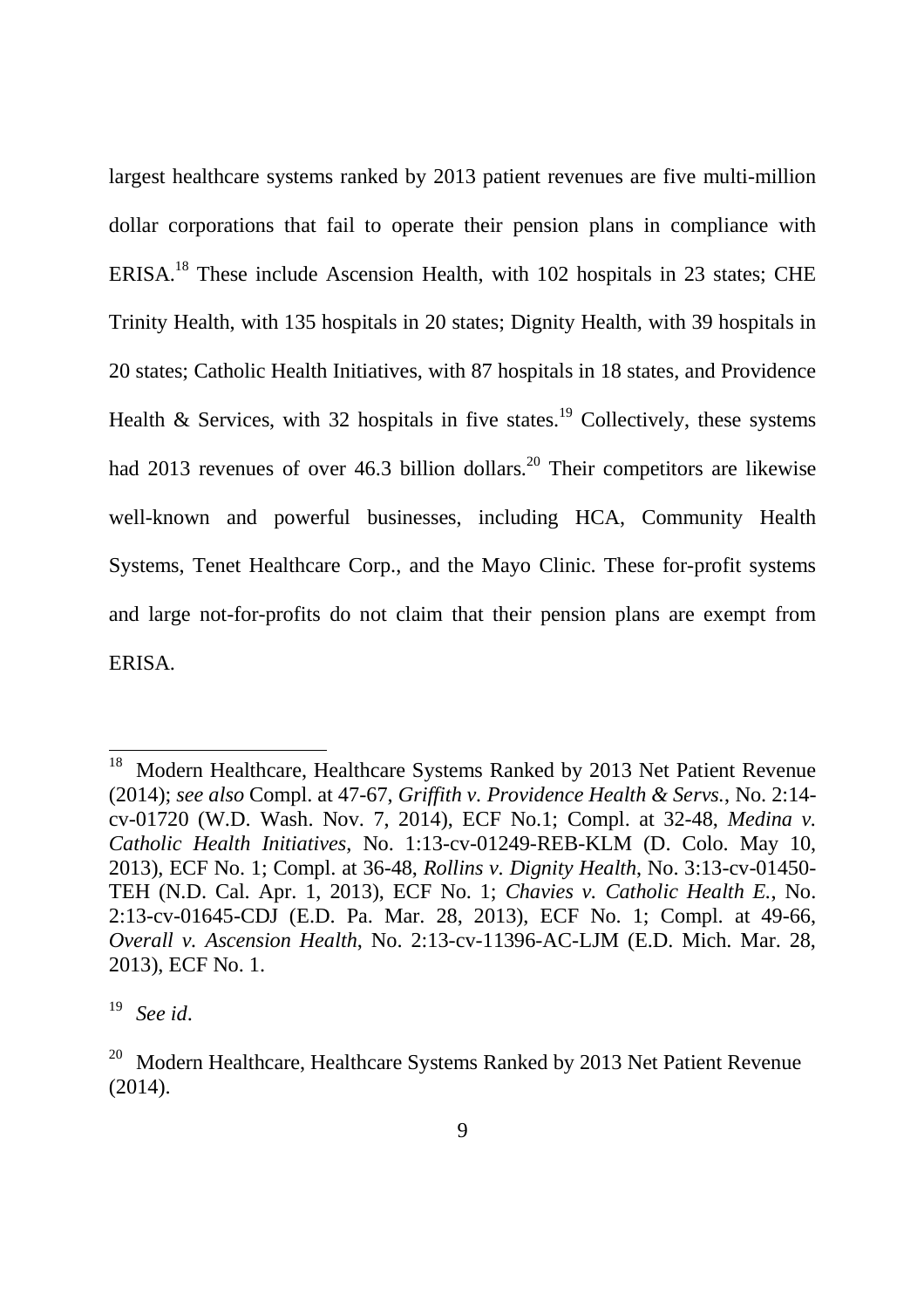All these large health systems are big businesses, not churches. It is not surprising, therefore, that plan participants around the country have filed lawsuits seeking declaratory and injunctive relief that their pension plans are governed by the protections of ERISA, and are not exempt church plans. *See, e.g., Griffith v. Providence Health & Servs.*, No. 2:14-cv-01720 (W.D. Wash. filed Nov. 7, 2014); *Stapleton v. Advocate Health Care Network & Subsidiaries*, No. 1:14-cv-01873 (N.D. Ill. filed Mar. 17, 2014); *Medina v. Catholic Health Initiatives*, No. 1:13-cv-01249-REB-KLM (D. Colo. filed May 10, 2013); *Rollins v. Dignity Health*, No. 3:13-cv-01450-TEH (N.D. Cal. filed Apr. 1, 2013); *Chavies v. Catholic Health E.*, No. 2:13-cv-01645-CDJ (E.D. Pa. filed Mar. 28, 2013); *Overall v. Ascension Health*, No. 2:13-cv-11396-AC-LJM (E.D. Mich. filed Mar. 28, 2013).

#### **III. CONGRESS ENACTED ERISA TO ENSURE THAT EMPLOYERS WOULD KEEP THEIR PENSION PROMISES, SO EMPLOYEES WOULD GET THE BENEFIT OF THEIR BARGAINS.**

Like the other business entities discussed above, SPHS has undermined participants' retirement security by treating its pension plan as an exempt church plan. Thwarting Congress's deliberate, protective design, it has stripped away each carefully-crafted ERISA requirement. As discussed below, participants in church plans lose multiple ERISA protections, including the law's minimum funding protections and insurance guarantees, the limitations on reducing or eliminating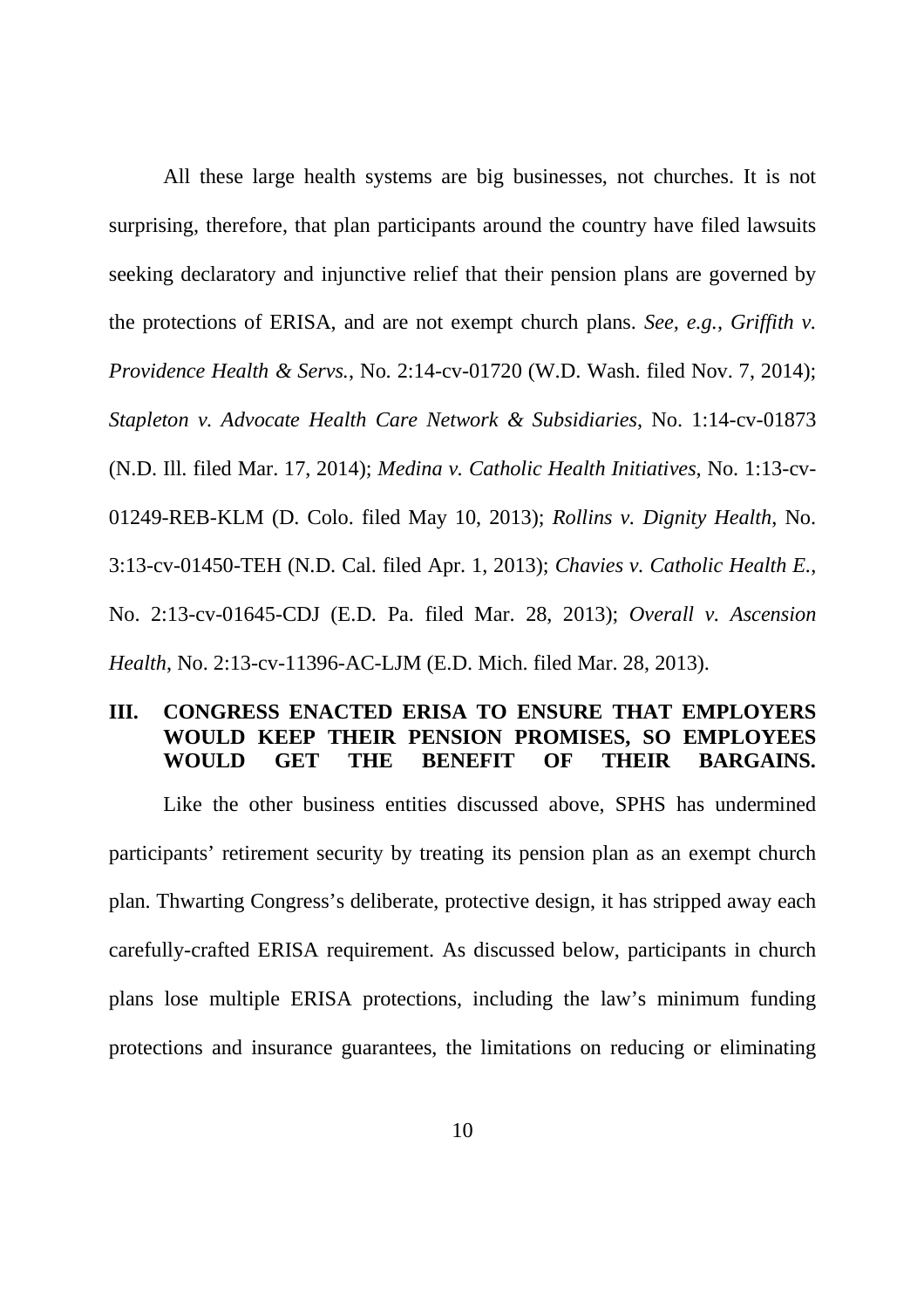pension benefits, the fiduciary responsibilities, and the comprehensive disclosure scheme.

### **A. Converting an ERISA Plan to an Exempt Church Plan Leaves Participants Without ERISA's Minimum Plan Funding Protections and Insurance Guarantees, Both of Which Ensure Participants Will Receive Their Benefits.**

ERISA arose in the wake of the failure of Studebaker Motor Company and its pension, a watershed moment in pension history. Studebaker had agreed in collective bargaining to pension increases, but was not required to fund these pension promises for thirty years. When the company failed, the pension was underfunded by over \$15 million. Thousands of employees, including some who had worked their whole life for the company, lost all or most of their pensions. *See* James A. Wooten, *ERISA: A Political History* 51 (2004).

In response to these losses and the hardships it caused workers, Congress established minimum funding requirements for pension plans to ensure that they "will accumulate sufficient assets within a reasonable period of time to pay benefits to covered employees when they retire." H.R. Conf. Rep. No. 93-1280, at 283 (1974), *reprinted in* 1974 U.S.C.C.A.N. 5038. Plan sponsors must make periodic contributions as participants accrue benefits and must certify that these contributions comply with ERISA's established standards. ERISA §§ 302, 303, 29 U.S.C. §§ 1082, 1083.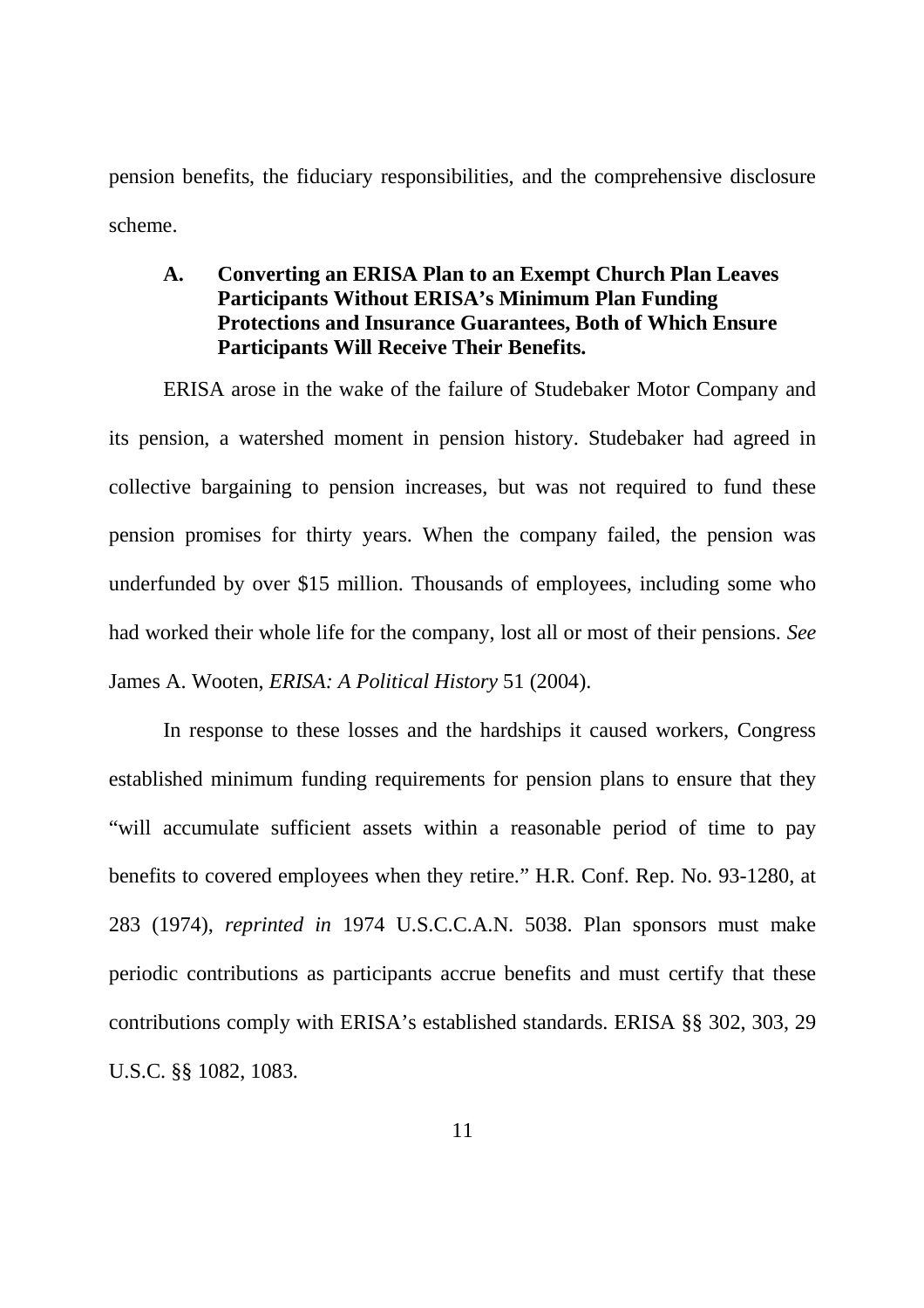As a safeguard, Congress established a system of plan termination insurance under ERISA to protect individuals against the loss of pension benefits in the event that a defined benefit pension plan terminates with insufficient assets or the employer becomes insolvent. This program guarantees the payment of pension benefits for individuals in these plans up to certain statutory limits. The Pension Benefit Guaranty Corporation ("PBGC") administers the program, which is financed exclusively through employer premiums, investment income, the assets of terminated plans, and recoveries on claims for termination liability. ERISA §§ 4002, 4005-4007, 29 U.S.C. §§ 1302, 1305-1307.

As SPHS accountants recognize, these minimum funding requirements do not apply to church plans. Consequently, there is no guarantee that the employer will appropriately fund the plan. Indeed, SPHS accountants stated, "plan funding will be determined by the plan administrators." App. 1256. In addition, as recognized by SPHS accountants, these plans have no obligation to pay PBGC premiums and "the Plan will discontinue PBGC insurance." *Id*. Thus, SPHS retirement plan participants are not eligible for PBGC protection if the plan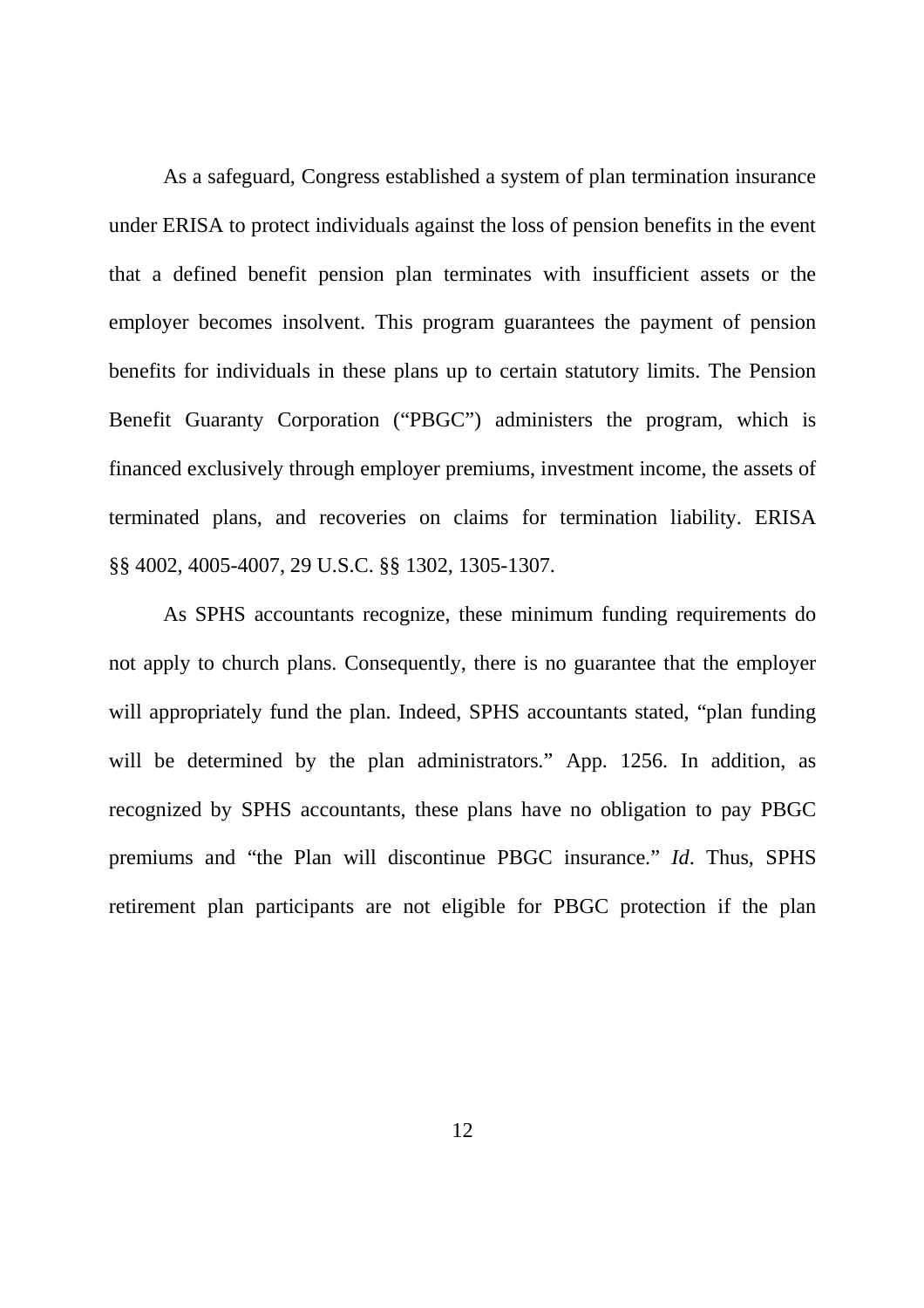terminates with insufficient assets. $^{21}$  This would leave the participants of SPHS in the same dire predicament as Studebaker employees over forty-five years ago.

## **B. Converting an ERISA Plan to an Exempt Church Plan Leaves Participants Without Protection From Reductions to, or Elimination of, Their Pension Benefits.**

Congress became extremely cognizant of the widespread damage that the loss of promised and earned pension benefits caused to workers' lives and their retirement security.<sup>22</sup> Congress believed that unless employees' rights to their accrued pension benefits are non-forfeitable, they have no assurances that they will ultimately receive a pension. *Cent. Laborers' Pension Fund v. Heinz*, 541 U.S. 739, 743 (2004) (recognizing the "centrality of ERISA's object of protecting employees' justified expectations of receiving the benefits their employers promise them…"). Congress sought to prevent employers from pulling the rug out from

<sup>21</sup> The current SPHS Plan contains a "fund specific promise." *See* Section 12.01 of the SPHS Plan at App. 464. Under such a "fund specific promise," only money in a fund designated by the employer is available to pay plan benefits. ERISA bans these fund-specific promises because they limit the money available for pensions to whatever the employer chooses to provide—which could be nothing. *See* John H. Langbein, Susan J. Stabile, & Bruce A. Wolk, *Pension and Employee Benefit Law* 230-31 (4th ed. 2006). Indeed, without ERISA protections, SPHS could just as easily write that promise out of the plan.

<sup>22</sup> *See Private Pension Plans, 1966: Hearings Before the Subcomm. on Fiscal Policy of the Joint Economic Comm.*, 89th Cong., 2d Sess. 104-28 (1966) (statement of Clifford M. MacMillan, Vice-President, Studebaker Corp.) (describing the closing of the Studebaker automobile plant where approximately 7,000 employees lost some or all of their promised pension benefits).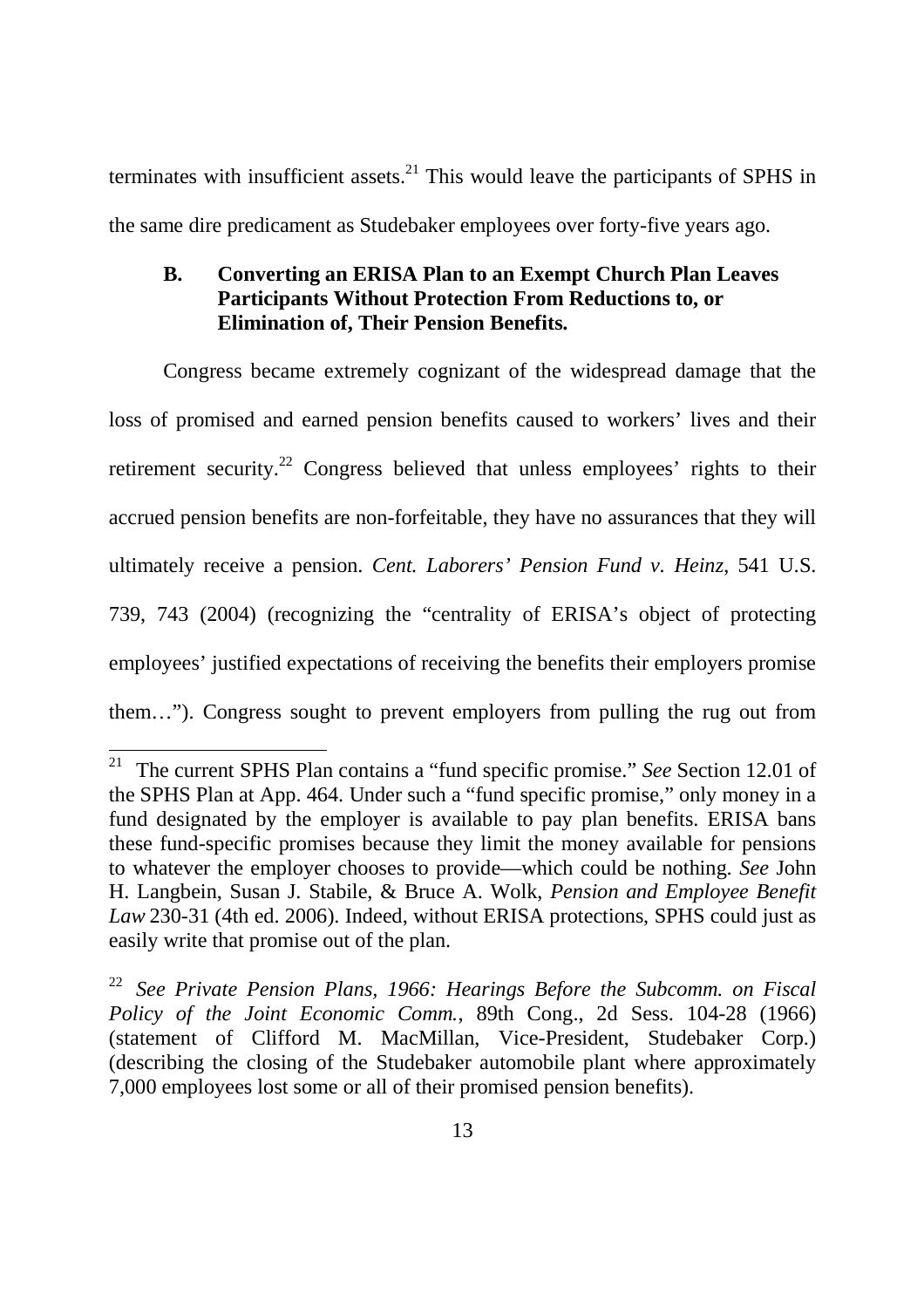under employees participating in a pension plan after they met the plan's eligibility requirements. *See Nachman Corp*. *v. Pension Benefit Guar. Corp.*, 446 U.S. 359, 375 (1980).

In constructing ERISA, the main protections for employees' benefits reside in the statute's participation, vesting, accrual, and benefit payment provisions. The participation standards impose a minimum age and service requirement on all covered plans. The minimum vesting standards establish the time at which a participant's accrued benefits must become non-forfeitable and non-revocable after satisfying specific age and/or service requirements under the plan terms. ERISA § 203(a)(1), 29 U.S.C. § 1053(a)(1). ERISA also imposes minimum standards regarding the manner in which participants accrue benefits. Benefits must accrue relatively consistently on an annual basis and cannot accrue disproportionately at the end of a participant's career. ERISA  $\S$ § 204(a), (b)(1), 29 U.S.C.  $\S$ § 1054(a), (b)(1). Importantly, a plan cannot stop a participant's accrual of benefits, or lower the rate at which those benefits accrue, based on the participant's age. ERISA  $\S$  204(b)(1)(H), 29 U.S.C.  $\S$  1054(b)(1)(H). Finally, ERISA requires that benefits, once earned, cannot be reduced or taken away by a plan amendment. ERISA § 204(g), 29 U.S.C. § 1054(g); *see Heinz*, 541 U.S. at 743; *Bellas v. CBS, Inc.*, 221 F.3d 517, 522, 525 (3d Cir. 2000).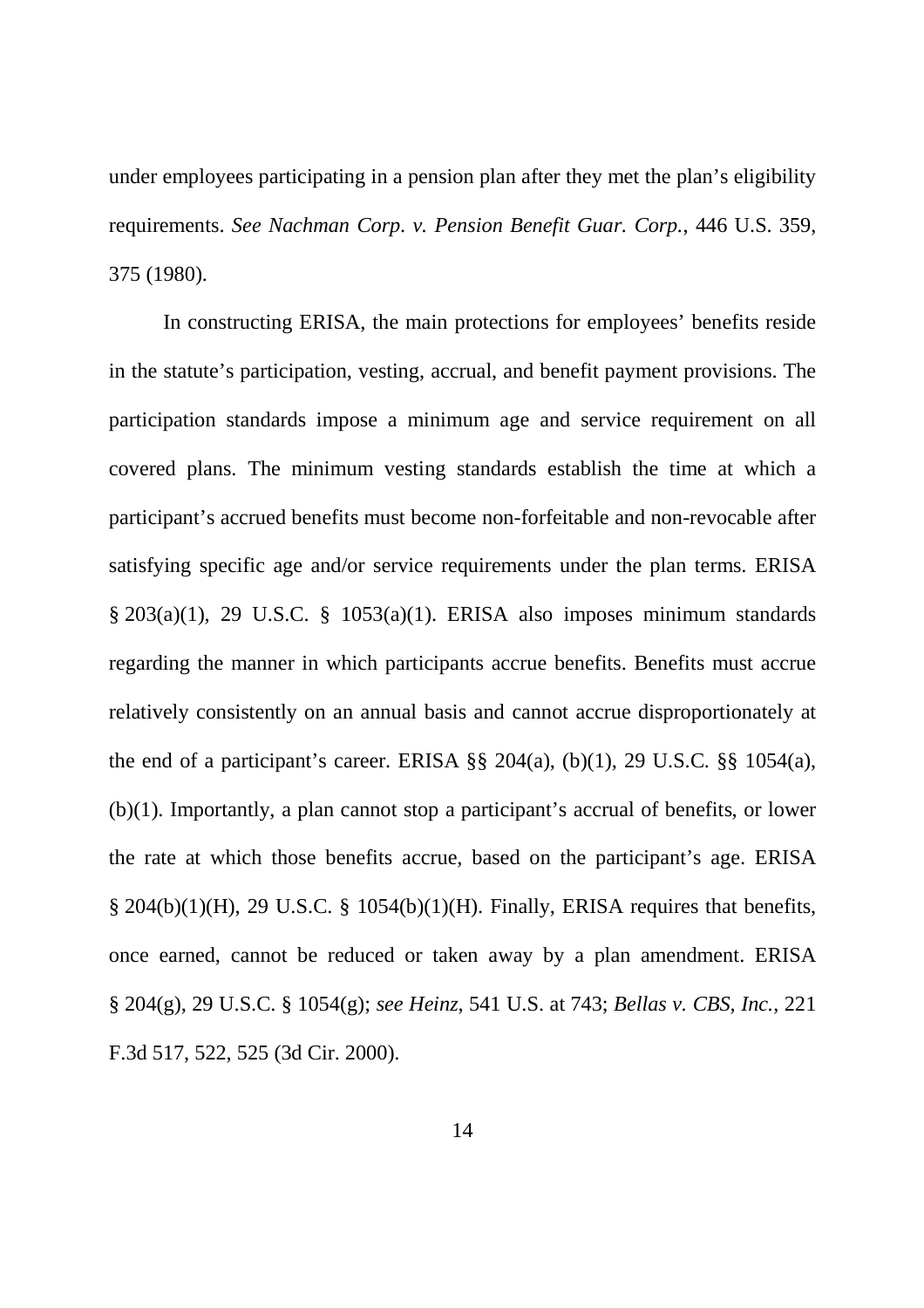To ensure that retirement benefits are available at retirement, ERISA § 2(a), 29 U.S.C. § 1001(a), Congress established rules regulating the form and payment of benefits. For example, to protect the spouses of plan participants, certain plans are required to provide benefit payments in the form of qualified joint and survivor annuities, ERISA § 205(a), 29 U.S.C. § 1055(a); *see also Boggs v. Boggs*, 520 US 833, 842-44 (1997), unless the spouse consents to an alternative form of payment. ERISA § 205(c)(2), 29 U.S.C. § 1055(c)(2). ERISA also prohibits the assignment or alienation of benefits, except in the case of a qualified domestic relations order. ERISA § 206(d), 29 U.S.C. § 1056(d).

None of these fundamental standards applies to church plans. Thus, the SPHS Retirement Plan has the unfettered ability to design its pension plan in any way it desires including, among other possibilities, having the ability to eliminate or reduce benefits, require thirty years of service to achieve a non-forfeitable benefit (rather than ERISA's five years of vesting), stop accruing a participant's benefits at the age of sixty-five, or not provide for a joint and survivor annuity. The participants of SPHS would certainly lose significant protections and suffer great injury if SPHS's asserted eligibility as a church plan is upheld.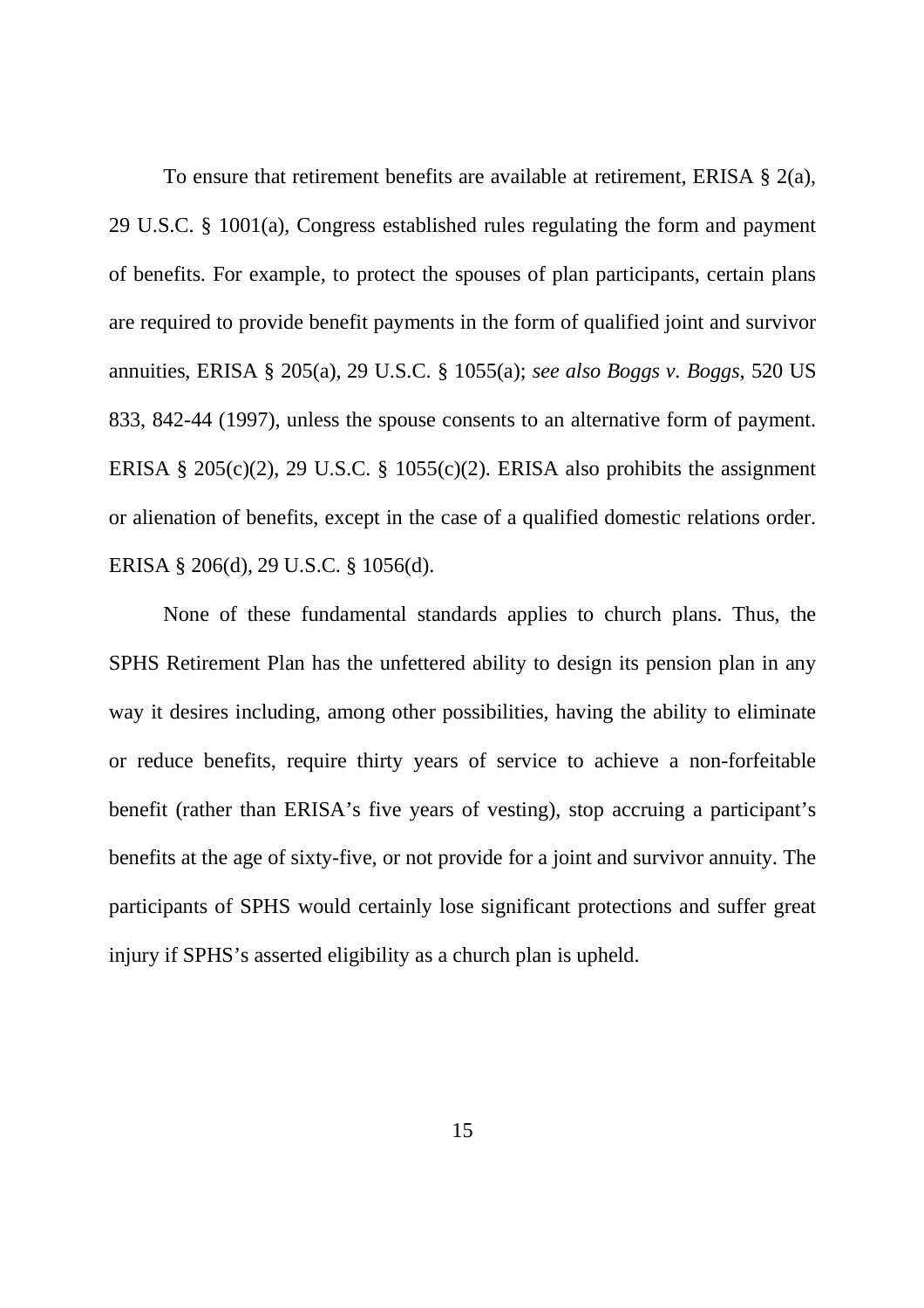## **C. Converting an ERISA Plan to an Exempt Church Plan Leaves Participants Without ERISA's Fiduciary Protections Against Mismanagement and Abuses.**

"[I]n the wake of more than a decade of Congressional investigation into looting and other abuses of plans by some union leaders,"<sup>23</sup> Congress concluded that it would safeguard employee benefits "by establishing standards of conduct, responsibility, and obligation of fiduciaries of employee benefit plans." ERISA § 2(b), 29 U.S.C. § 1001(b). Thus, Congress imposed a federal fiduciary regime in order to eliminate abuses.

ERISA requires fiduciaries to manage and administer the plan and its assets. That means that these fiduciaries must act solely in the best interests of the participants. ERISA §  $404(a)(1)$ , 29 U.S.C. § 1104(a)(1). Likewise, they must act for the exclusive purpose of providing benefits and defraying reasonable expense incurred in the administration of the plans. ERISA  $\S$  404(a)(1)(A), 29 U.S.C.  $§ 1104(a)(1)(A)$ . In addition, fiduciaries must discharge their duties with the highest level of loyalty and care known under the law and manage plan assets prudently. ERISA §  $404(a)(1)(B)$ , 29 U.S.C. § 1104(a)(1)(B). Plan assets must be held in trust, ERISA § 403, 29 U.S.C. § 1103, and investments must be diversified

<sup>23</sup> *See* John H. Langbein, *The Supreme Court Flunks Trusts*, 1990 Sup. Ct. Rev. 207, 210 (1991); James A. Wooten, *ERISA: A Political History* 118 (2004) (among other examples, a union officer and "trustee for life" diverted several million dollars to Liberia and Puerto Rico).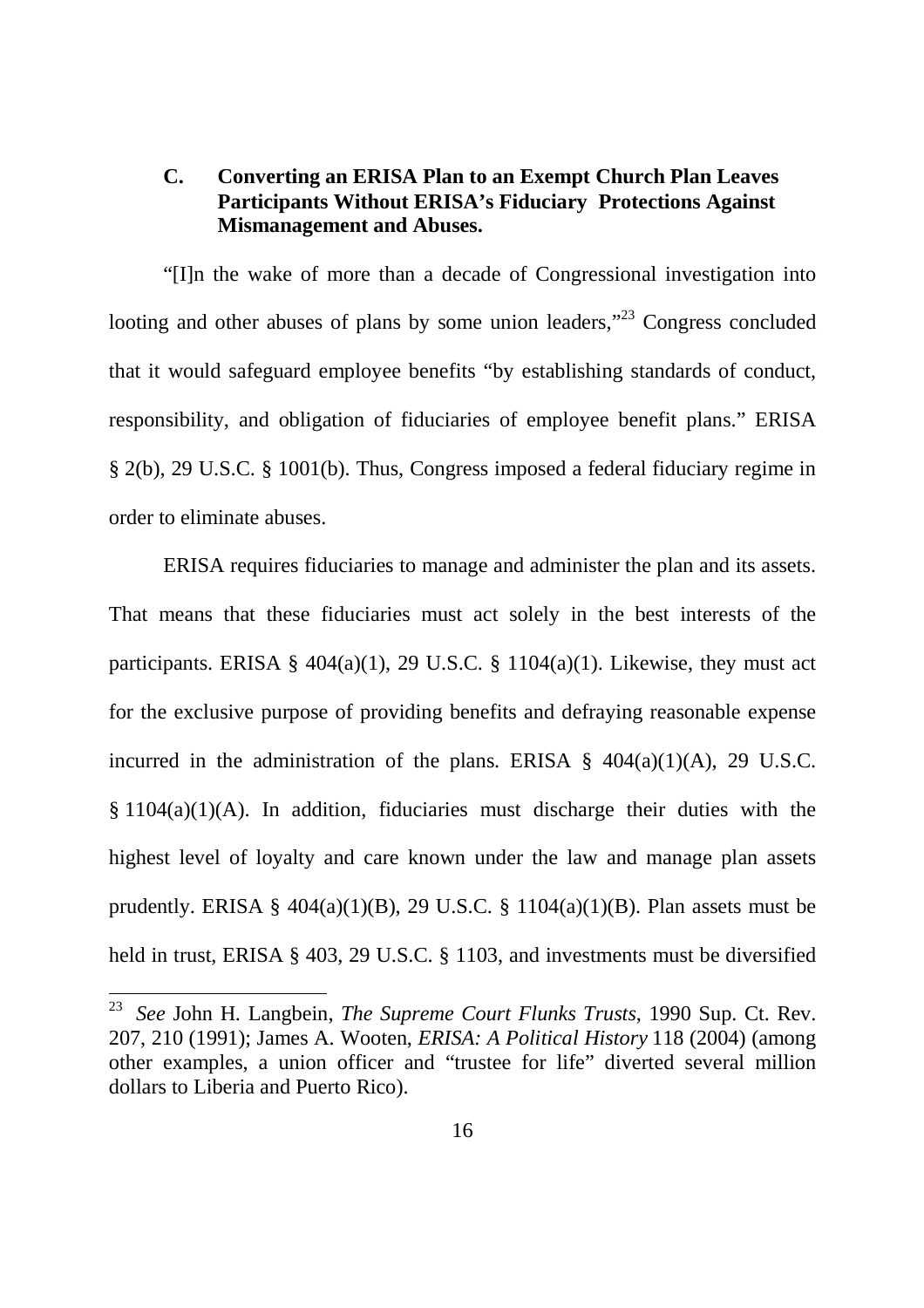to avoid large losses to the plan. ERISA  $\S$  404(a)(1)(C), 29 U.S.C.  $\S$  1104(a)(1)(C). Finally, fiduciaries must act in accordance with the provisions of the plan document and other instruments governing the plan to the extent they are consistent with Titles I and IV of ERISA. ERISA  $\S$  404(a)(1)(D), 29 U.S.C.  $$1104(a)(1)(D).$ 

In its review of pension plan abuses, Congress determined that certain types of transactions frequently gave rise to misconduct. Supplementing the general fiduciary duty requirements, Congress categorically prohibited plan fiduciaries from engaging in specific transactions that were "likely to injure the pension plan." *Comm'r of Internal Revenue v. Keystone Consol. Indus., Inc*., 508 U.S. 152, 160 (1993). Therefore, Congress barred fiduciary self-dealing in plan assets and other conflict of interest transactions involving plan assets, and limited the types of assets a plan may hold. ERISA § 406, 29 U.S.C. § 1106.

Church plans are not subject to ERISA's fiduciary requirements. The managers of the SPHS Retirement Plan do not have to live up to the highest standards of conduct. Instead, they can act merely as any other entity in the marketplace, leaving participants unprotected from abuses and mismanagement.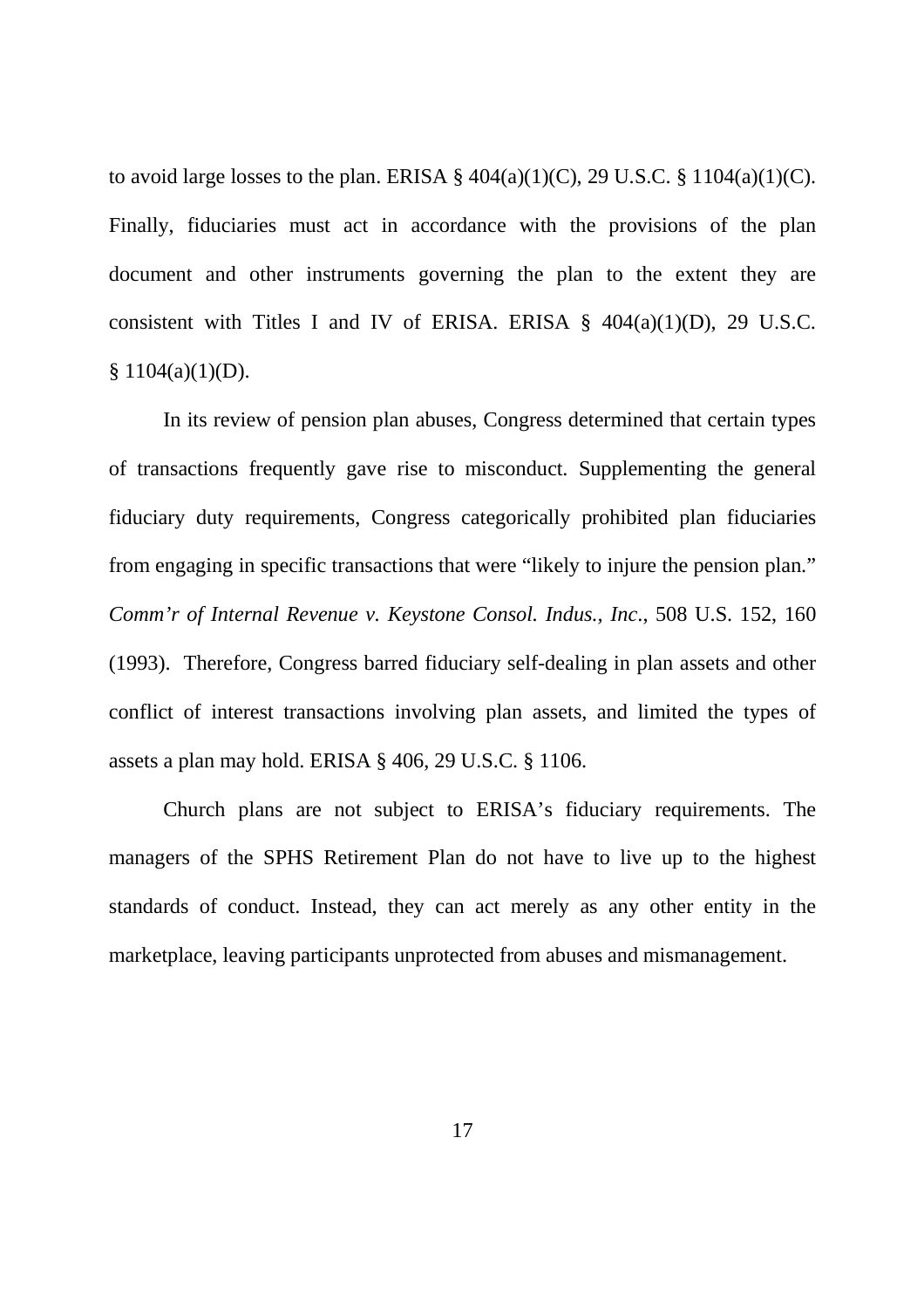## **D. Converting an ERISA Plan to an Exempt Church Plan Leaves Participants Without the Assurance of ERISA's Disclosure Scheme.**

Congress also sought to safeguard employee pensions by mandating "disclosure and reporting to participants and beneficiaries of financial and other information . . . ." and by requiring that "disclosure be made and safeguards be provided with respect to the establishment, operation, and administration of such plans." ERISA § 2, 29 U.S.C. § 1001; *see also* Legislative History of the Employee Retirement Income Security Act of 1974, Vol. III 4668 (1974) (stating that the "availability of this information will enable both participants and the Federal Government to monitor the plans' operations…"). In enacting ERISA, Congress sought to hold employers accountable for the benefits they promised employees by requiring accurate, understandable, and timely disclosures. *See Nachman Corp. v. Pension Benefit Guar. Corp.*, 446 U.S. 359, 374-75 (1980); ERISA § 2, 29 U.S.C. § 1001.

ERISA requires that pension plans make certain disclosures to their participants, including providing them access to the terms of the plan; financial, actuarial and investment information; and other information relating to the management and operation of the plan. *See, e.g.*, ERISA §§ 101, 102, 104, 204(h), 29 U.S.C. §§ 1021, 1022, 1024, 1054(h). Plan administrators must furnish certain periodic reports to participants. *See, e.g.*, ERISA § 102(b), 29 U.S.C. § 1022(b). In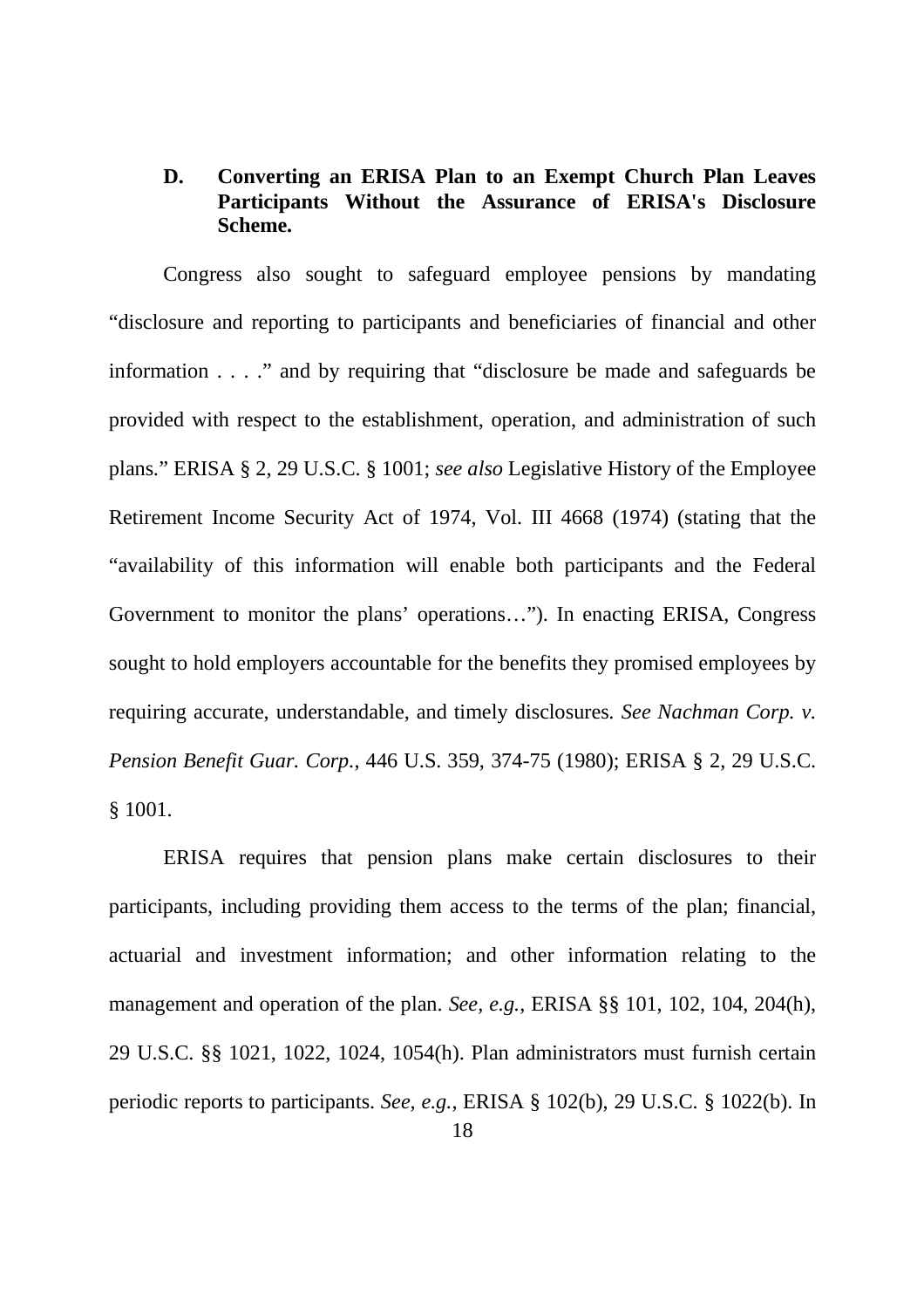addition, a participant may request certain documents from the plan administrator in writing at any time. ERISA  $\S$  104(b)(4), 29 U.S.C.  $\S$  1024(b)(4). No such requirements apply to church plans.

Similarly, ERISA requires that pension plans make certain disclosures concerning the financial condition and operation of the plan to the Internal Revenue Service, the Department of Labor, and the PBGC. These disclosures are designed to provide government agencies sufficient information to meet their enforcement and oversight obligations under ERISA. *See, e.g*., ERISA §§ 101(f), 103, 104, 204(h), 29 U.S.C. §§ 1021(f), 1023, 1024, 1054(h). No such oversight occurs for church plans.

If its plan is a church plan, then SPHS has no obligation to inform participants of the plan's funding status as required under ERISA. Thus, without disclosures that are accurate and understandable in accord with ERISA's statutory requirements, participants are not equipped with the information they need to make informed decisions concerning their benefits and employment, including looking for new employment, saving more, or working longer. Significantly, participants do not receive the advantages of government oversight and protection that required disclosures to the government provide.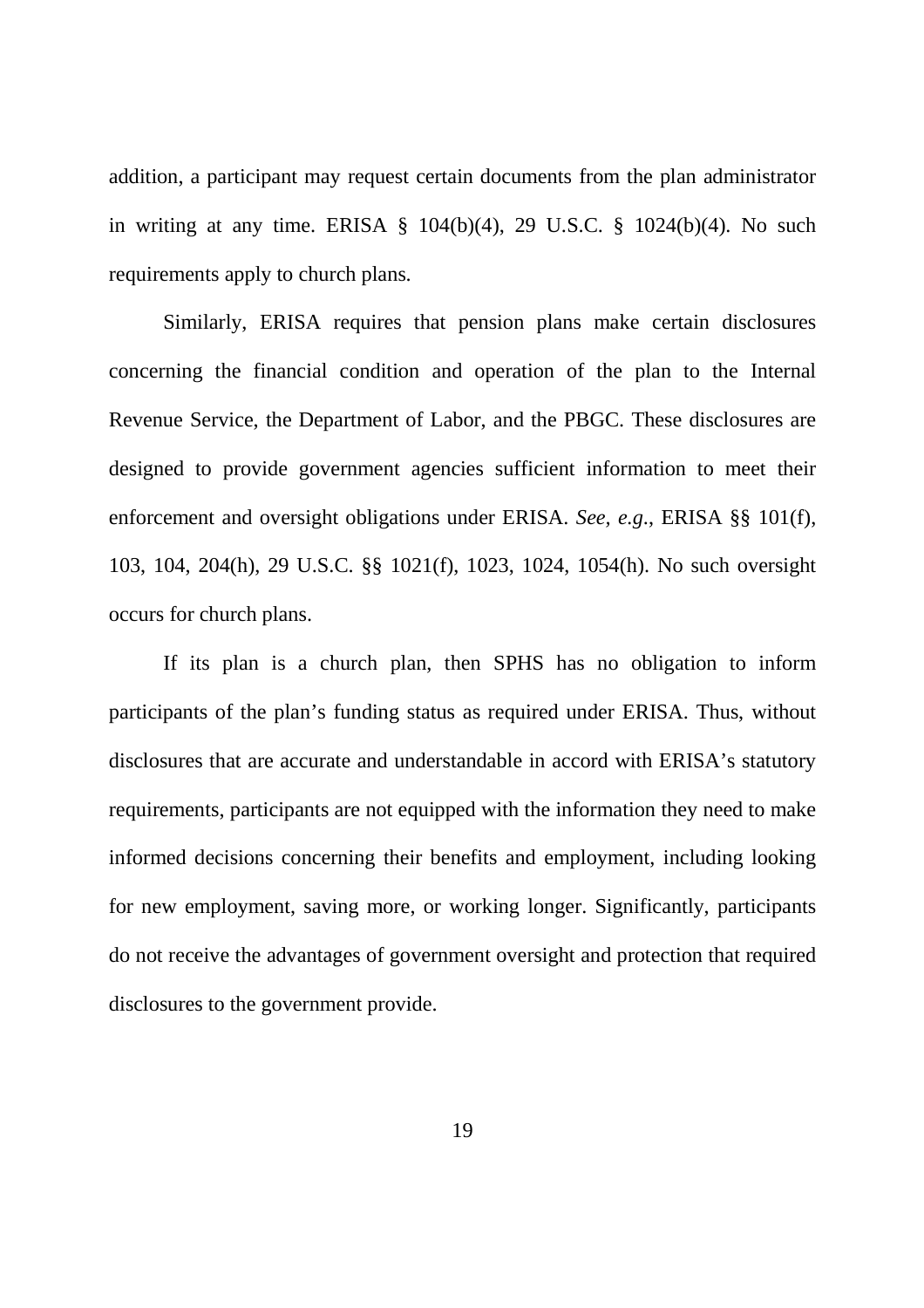#### **CONCLUSION**

Blessing SPHS Retirement Plan's exemption as a church plan, even though SPHS is not a church, may leave its employees "emptyhanded" after years of employment and deferred compensation—notwithstanding that SPHS guaranteed its employees certain retirement benefits. *Lockheed Corp. v. Spink*, 517 U.S. 882, 887 (1996); *see also Alessi v. Raybestos-Manhattan, Inc.*, 451 U.S. 504, 510 (1981); *Nachman Corp. v. Pension Benefit Guar. Corp.*, 446 U.S. 359, 375 (1980). This result would clearly repudiate Congress' intent in enacting ERISA.

For the foregoing reasons, the ruling in favor of the appellees below should be affirmed.

Dated: May 11, 2015 Respectfully submitted,

#### */s/ Mary Ellen Signorille*

Mary Ellen Signorille AARP Foundation Litigation 601 E Street, NW Washington, DC 20049 Tel: (202) 434-2060

Attorney for Amicus Curiae AARP

Roberta L. Steele National Employment Lawyers Association 2201 Broadway, Suite 402 Oakland, CA 94612 Tel: (415) 296-7629

Attorney for Amicus Curiae NELA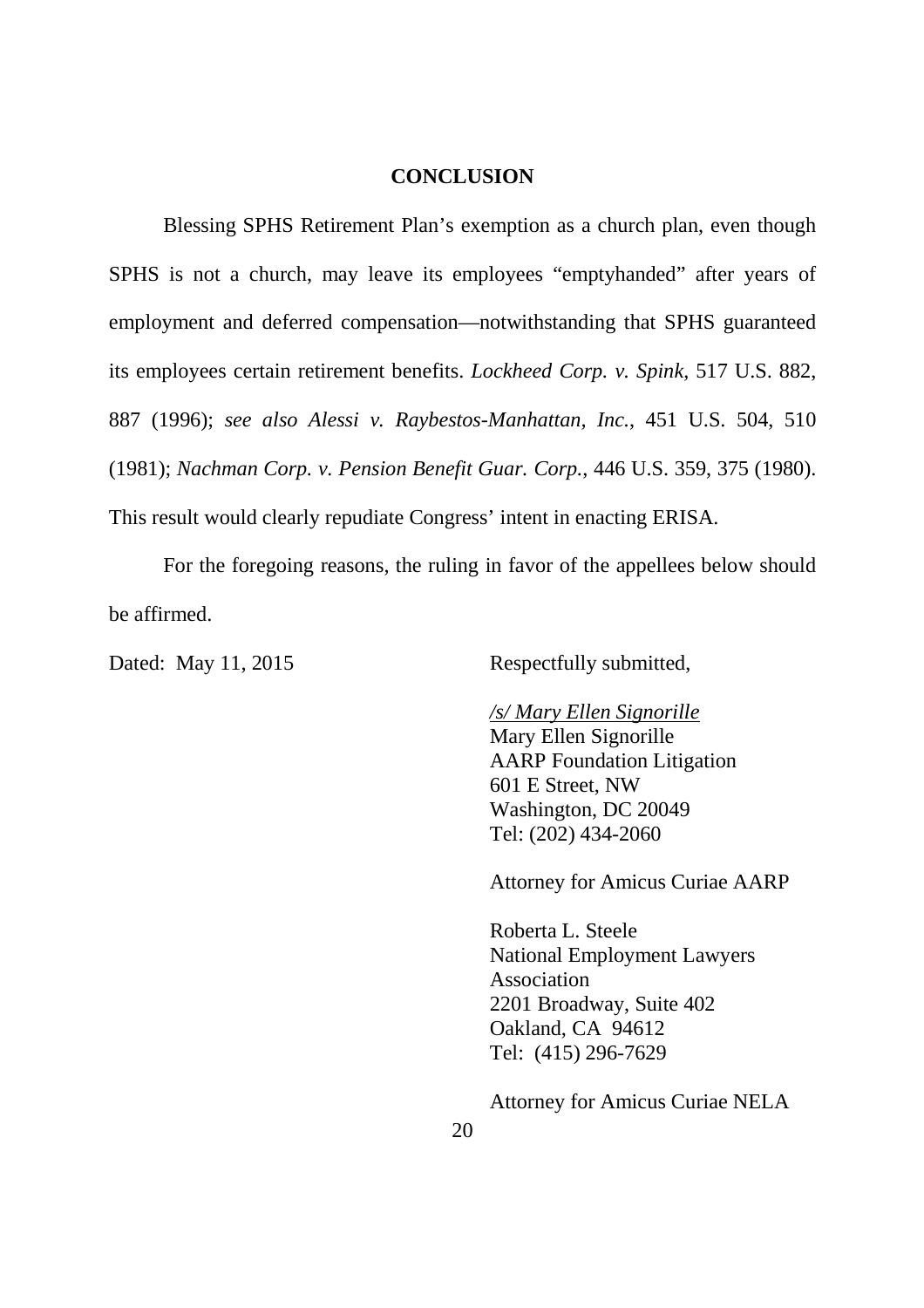## **CERTIFICATE OF BAR MEMBERSHIP**

I, Mary Ellen Signorille, hereby certify that I am admitted to practice before the United States Court of Appeals for the Third Circuit and I am currently a member in good standing.

Dated: May 11, 2015 */s/ Mary Ellen Signorille* Mary Ellen Signorille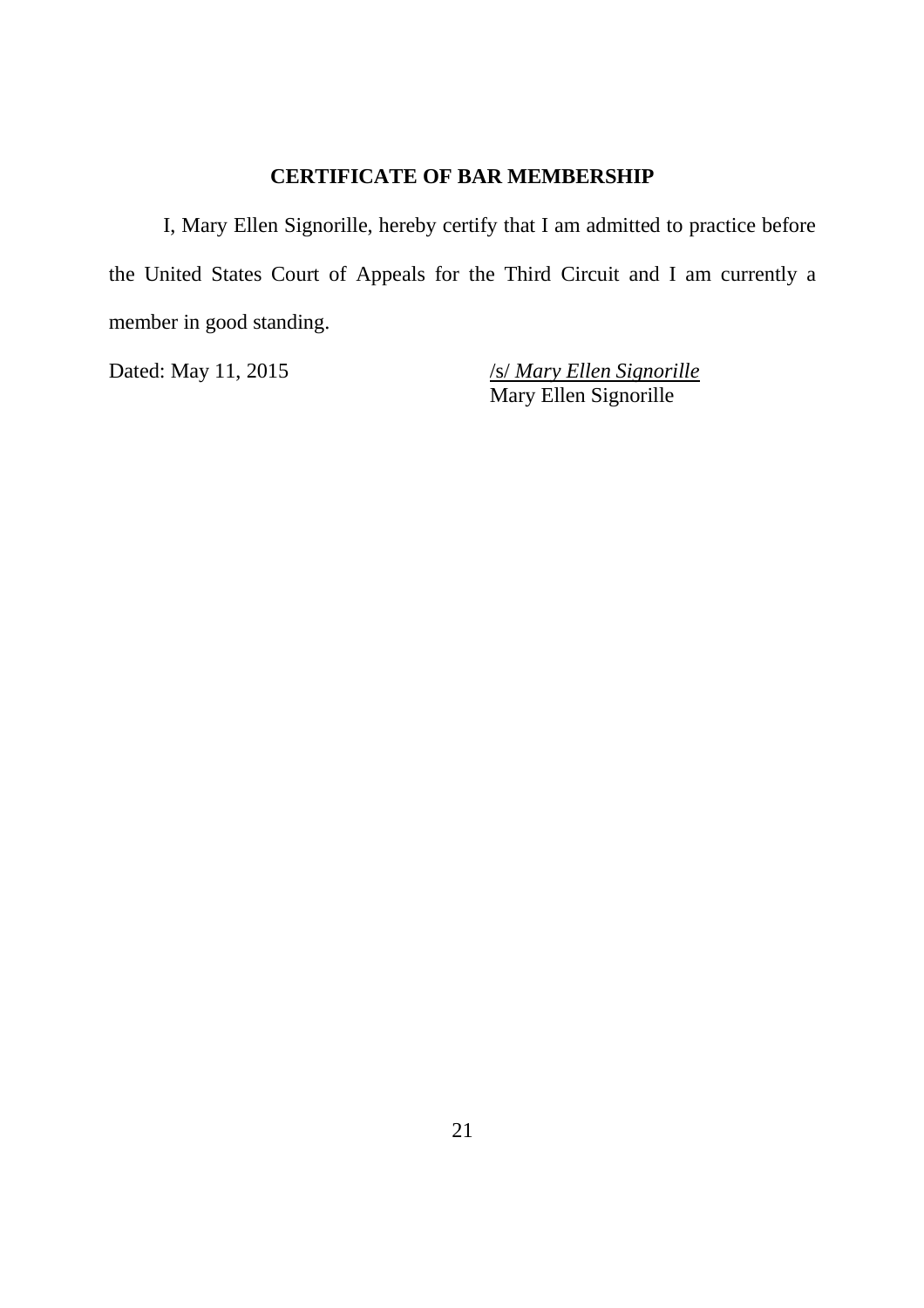#### **CERTIFICATE OF COMPLIANCE WITH RULE 32(a) AND L.A.R. 31.1(c)**

Pursuant to Fed. R. App. P.  $32(a)(7)(C)$ , I certify the following:

This brief complies with the type-volume limitation of Fed. R. App. P. 32(a)(7)(B) because this brief contains 4,278 words, excluding the parts of the brief exempted by Fed. R. App. P.  $32(a)(7)(B)(iii)$ .

This brief complies with the typeface requirements of Fed. R. App. P.  $32(a)(5)$  and the type style requirements of Fed. R. App. P.  $32(a)(6)$  because this brief has been prepared in a proportionally spaced typeface using Microsoft Word 2010 in 14 point font in Times New Roman.

#### **CERTIFICATE OF IDENTICAL COMPLIANCE AND VIRUS CHECK**

This brief complies with the electronic filing requirements of Local Rule 31.1(c) because the text of this electronic brief is identical to the text of the paper copies, and the Symantec Anti-Virus Endpoint Protection, ed. 2011 has been run on the file containing the electronic version of this brief and no viruses have been detected.

Dated: May 11, 2015 /s/ *Mary Ellen Signorille* Mary Ellen Signorille